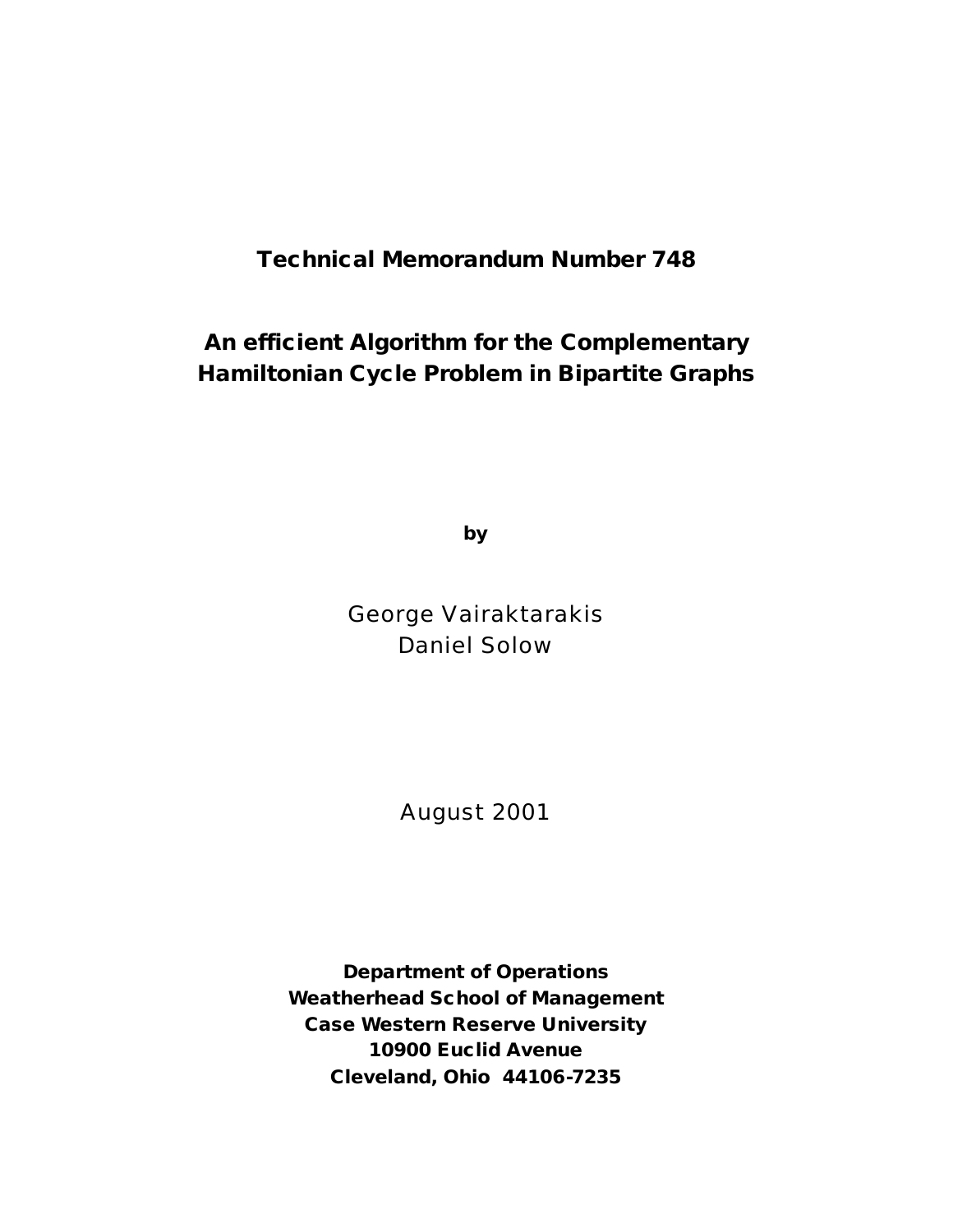# An Efficient Algorithm for the Complementary Hamiltonian Cycle Problem in Bipartite Graphs

George Vairaktarakis Daniel Solow <sup>∗</sup>

# Abstract

In this paper, the problem of finding a complementary Hamiltonian cycle (CHC) in a bipartite graph  $B$  is considered. Given a perfect matching  $M$  of  $B$ , the CHC problem is to find another perfect matching I of B so that  $I \cup M$  forms a Hamiltonian cycle for B. The matching I complements M in forming a Hamiltonian cycle. This graph theoretic problem has numerous workforce planning applications. It is shown that the CHC problem on general bipartite graphs is equivalent to the problem of finding a Hamiltonian cycle on a general graph and is therefore NP-complete. Even the CHC problem on the special bipartite graphs that arise in our motivating applications is shown to be strongly NP-complete. Basic properties of these special bipartite graphs are presented and used to obtain structural properties of complementary Hamiltonian cycles. These properties employ two different types of cuts connectivity and cycle cuts—which decompose the bipartite graph into smaller subgraphs. For each such subgraph, special-purpose algorithms are developed for solving the CHC problem by exploiting the structure of the subgraph. The properties presented in this article form the basis of a very efficient algorithm that solves CHC efficiently. Detailed computational experiments are presented.

<sup>∗</sup>Weatherhead School of Management, Dept. of Operations, Case Western Reserve University, 10900 Euclid Avenue, Cleveland, OH 44106-7235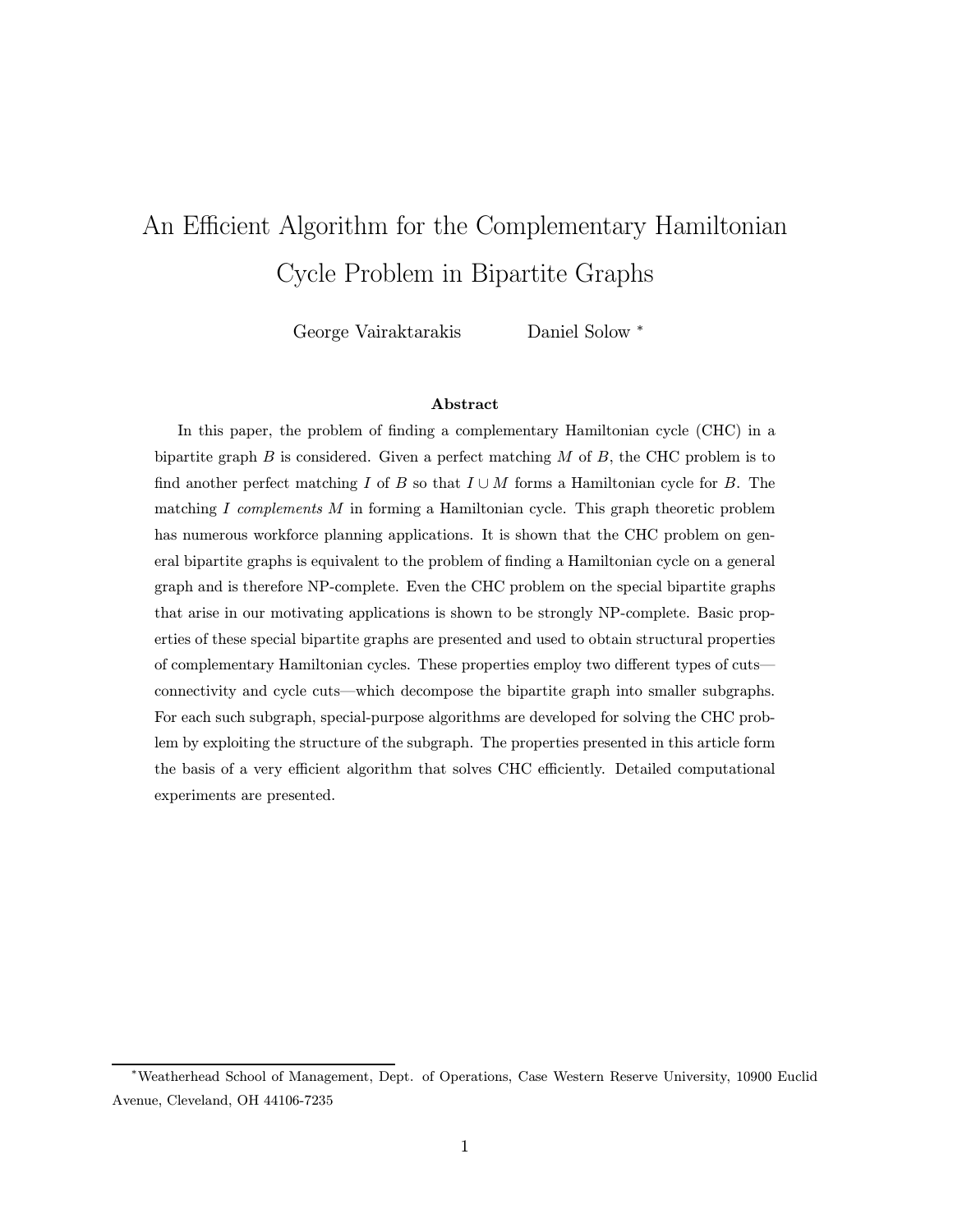# 1 Introduction

Applications of the complementary Hamiltonian cycle problem are found in labor-intense assembly lines where workforce planning is essential to reduce labor-related costs. Such costs are captured by the size of the workforce or by hiring/firing costs. The workforce size is a measure of the total labor cost when the manager does not use firing or hiring to dynamically adjust the available labor force. In case hiring and/or firing is allowed, the relevant costs are captured by a minisum or minimax cost function of the difference between the workforce sizes of any two consecutive production periods. Before providing details of the motivating applications, a brief description of the CHC problem is given. To this end, the following definitions are introduced.

**Definition 1** A matching M in a graph G is a set of edges, no two of which share a common endpoint. The matching M is **perfect** if and only if each node of G belongs to an edge in M.

**Definition 2** Let  $B(U, V)$  be an arbitrary bipartite graph on the node sets U and V. A cycle C that includes all nodes in  $U \cup V$  is referred to as a **Hamiltonian cycle**.

Let  $B(U, V)$  be a bipartite graph with edge set  $E(B)$  and M be a set of edges, not necessarily in  $E(B)$ , that constitutes a perfect matching of  $B(U, V)$ . The objective of the problem—hereafter called the *Complementary Hamiltonian Cycle* (CHC) problem—is to find a matching I of B so that  $C = I \cup M$  is a Hamiltonian cycle of  $B(U, V)$ . Any such matching I of  $B(U, V)$  must be such that  $I \cap M = \emptyset$ . A necessary condition for a Hamiltonian cycle C to exist in the bipartite graph  $B(U, V)$  is that  $|U| = |V| = n$ . Then C is a cycle whose vertices alternate between nodes of  $U = \{u_1, \ldots, u_n\}$  and  $V = \{v_1, \ldots, v_n\}$  and the number of edges in C is  $2n$ .

Applications of complementary Hamiltonian cycles from synchronous assembly lines are now described. A *synchronous* or *paced* assembly line consists of m stations arranged in series. A set J of jobs is to be processed so that each job visits every station in the same order, say, 1 to  $m$ . Every station has the same production cycle of c units of time, referred to as a *period*. Hence, in a paced assembly line, jobs move one station downstream at the end of every period. At that time, a new job enters the first station and a completed job exits the last station. Given that the labor requirements of each job in each station are different, the production manager must assign the necessary number of workers to each workstation in each period so that each operation is completed in that period. To that end, for each  $1 \leq i \leq n$ , let  $(W_{i1}, W_{i2}, \ldots, W_{im})$  be the work requirements associated with job  $J_i$ , where  $W_{ij}$  is the number of workers necessary to complete job  $J_i$  at station j in exactly one period, for  $1 \leq j \leq m$ . The problem is to determine a sequence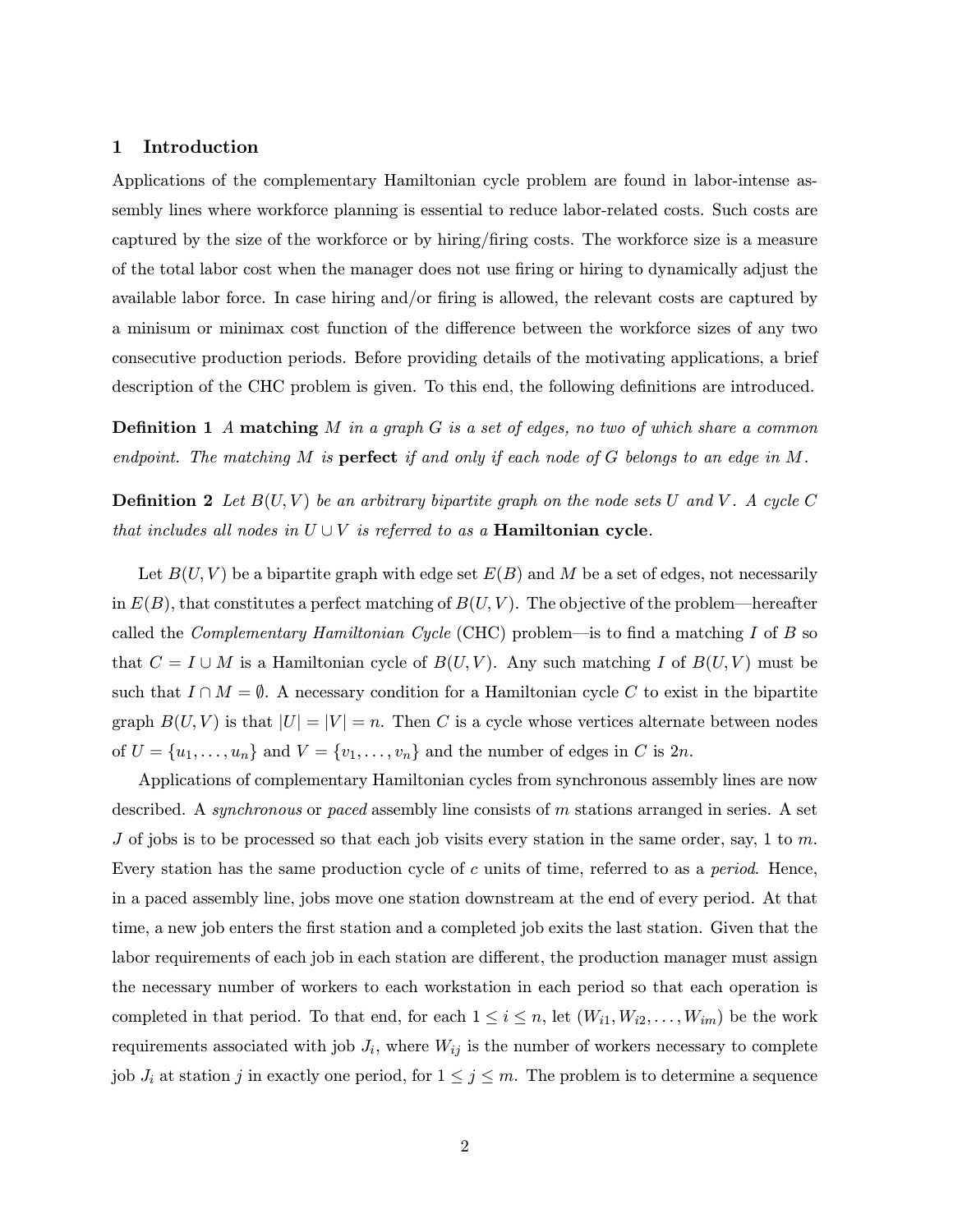for processing the jobs so that the resulting workforce schedule satisfies some overall objective.

The problem of minimizing the maximum workforce size over all periods in the paced assembly line just described has been considered by Lee and Vairaktarakis, 1997. Objectives other than minimizing the maximum workforce size over all production periods have been considered by Vairaktarakis and Cai, 2001 who define a number of objective functions of the differences between the workforce requirements of different production periods. These objectives attempt to find level worker schedules that smooth the workforce fluctuations from one period to the next. Such schedules are particularly useful in automobile assembly because they help preserve overall smoothing of operations. One such objective, called range, is to minimize the difference between the maximum and minimum number of workers required by any worker schedule. In the next section we show how one can use the complementary Hamiltonian cycle problem to solve for the range objective.

The outline of the rest of the paper is as follows. In Section 2, the problem is formally defined and applications of the problem are described. In Section 3 the problem complexity is discussed. Structural properties of complementary Hamiltonian cycles are presented in Section 4. Using these properties a solution algorithm is presented in Section 5. This algorithm is tested in Section 6. Concluding remarks are made in Section 7.

# 2 Problem Definition and Motivation

In this section, the problem considered in this paper is formulated together with the notation, definitions, and terminology used throughout the article.

First, an integer programming formulation of the CHC problem is given. Observe that finding a complementary Hamiltonian cycle  $C$  is equivalent to finding an ordering of the edges in the given matching M so that if, say,  $M = \{e_1, e_2, \ldots, e_n\}$  and the nodes of U and V are renumbered so that  $e_i = (u_i, v_i)$ , for  $1 \le i \le n$ , then the order  $e_1, e_2, \ldots, e_n$  induces the matching  $I = \{(v_1, u_2), (v_2, u_3), \ldots, (v_{n-1}, u_n), (v_n, u_1)\}\$  of  $B(U, V)$ , for which  $I \cup M = C$ . In other words, CHC can be cast as the problem of finding a sequence  $\sigma$  of the edges of M so that the nodes of any two consecutive edges, including edges n and 1, in  $\sigma$  are linked in  $B(U, V)$  by an edge. Equivalently, let

$$
c_{ik} := \begin{cases} 1 & \text{if } (v_i, u_k) \in E(B) \\ 0 & \text{otherwise} \end{cases} \quad \text{and} \quad x_{ij} := \begin{cases} 1 & \text{if edge } i \text{ of } M \text{ is in position } j \text{ of } \sigma \\ 0 & \text{otherwise} \end{cases}
$$

$$
(\mathbf{CHC}) \qquad Max \quad \sum_{j=1}^{n} \sum_{i=1}^{n} \sum_{k=1}^{n} c_{ik} x_{ij} x_{k,(j+1) \mod n} \tag{1}
$$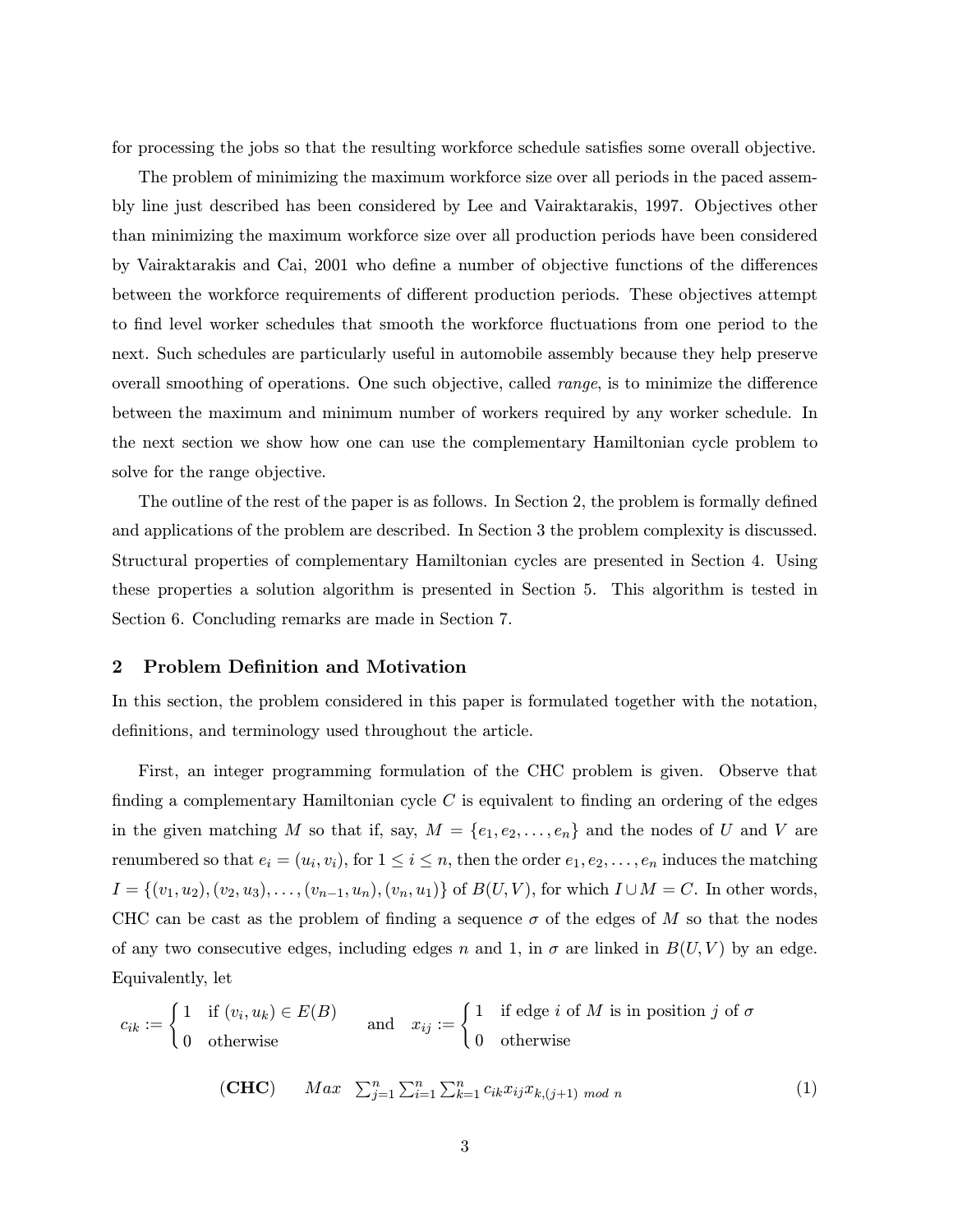$$
s.t. \qquad \sum_{j=1}^{n} x_{ij} = 1 \qquad \qquad 1 \le i \le n \qquad (2)
$$

$$
\sum_{i=1}^{n} x_{ij} = 1 \qquad \qquad 1 \le j \le n \qquad \qquad (3)
$$

$$
x_{ij} \in \{0, 1\} \tag{4}
$$

where mod is the modulus operation for integers and, by definition, n mod  $n = n$ . By construction,  $c_{ik} = 1$  if and only if the edges  $(u_i, v_i)$  and  $(u_k, v_k)$  are linked by the edge  $(v_i, u_k) \in E(B)$ . Equations (2) and (3) correspond to the assignment constraints that provide a sequencing of the edges in M. Consider an optimal ordering  $\sigma$  of the edges in M. Then, for every  $1 \leq j \leq n$ , the term  $\sum_{i=1}^n \sum_{k=1}^n c_{ik} x_{ij} x_{k,(j+1) \mod n}$  equals 1 if and only if the edges  $e_i$  and  $e_k$  assigned to positions j and  $j+1$ , respectively, are linked with the correct edge in  $B(U, V)$ . The cyclic nature of  $\sigma$  is captured by the modulus operation when  $j = n$  because  $x_{ij}x_{k,(j+1) \mod n} = x_{in}x_{k1}$ . As a result, a complementary Hamiltonian cycle exists if and only if the optimal objective function value of CHC is n.

In addition to the general CHC problem, special cases are considered in which the incidence matrix  $[c_{ik}]$ , and hence the bipartite graph B itself, has a special form arising from the jobsequencing applications described in Section 1. From here on, it is assumed that the nodes of  $B(U, V)$  are numbered and fixed with  $U = \{u_1, \ldots, u_n\}$  and  $V = \{v_1, \ldots, v_n\}$ . When i and j are integers with  $1 \leq i < j \leq n$ , the node  $u_i (v_i)$  is said to be to the *left* of  $u_j (v_j)$ . Equivalently,  $u_j(v_j)$  is said to be to the *right* of  $u_i(v_i)$ .

**Definition 3** For every node  $u \in U$ , let  $N(u)$  denote the subset of V defined by  $N(u) = \{v \in$  $V: (u, v) \in E(B)$ . Similarly, for every node  $v \in V$ , let  $N(v) = \{u \in U: (u, v) \in E(B)\}$ . For any  $w \in U \cup V$ ,  $N(w)$  is referred to as the **neighborhood** of w.

**Definition 4** Given integers l and r with  $1 \leq l \leq r \leq n$ , define the **node intervals**  $[u_l, u_r] =$  $\{u_l, u_{l+1}, \ldots, u_r\}$  and  $[v_l, v_r] = \{v_l, v_{l+1}, \ldots, v_r\}.$ 

**Definition 5** Graph  $B(U, V)$  is called a beam bipartite graph if and only if there exists a numbering of the vertices such that for every  $1 \leq i \leq n$ , the neighborhood of  $v_i$  is a node interval, that is, there exist integers  $l_i$  and  $r_i$  with  $1 \leq l_i \leq r_i \leq n$  such that  $N(v_i)=[u_{l_i}, u_{r_i}].$ 

A beam bipartite graph is shown in Figure  $1(a)$ . A special case of a beam bipartite graph is one in which the node intervals comprising the neighborhoods of the vertices in  $V$  overlap in  $U$ in such a way that if  $1 \leq i < j \leq n$ , then the leftmost neighbor of  $v_i$  is to the left of the leftmost neighbor of  $v_j$  and the rightmost neighbor of  $v_i$  is to the left of the rightmost neighbor of  $v_j$ , as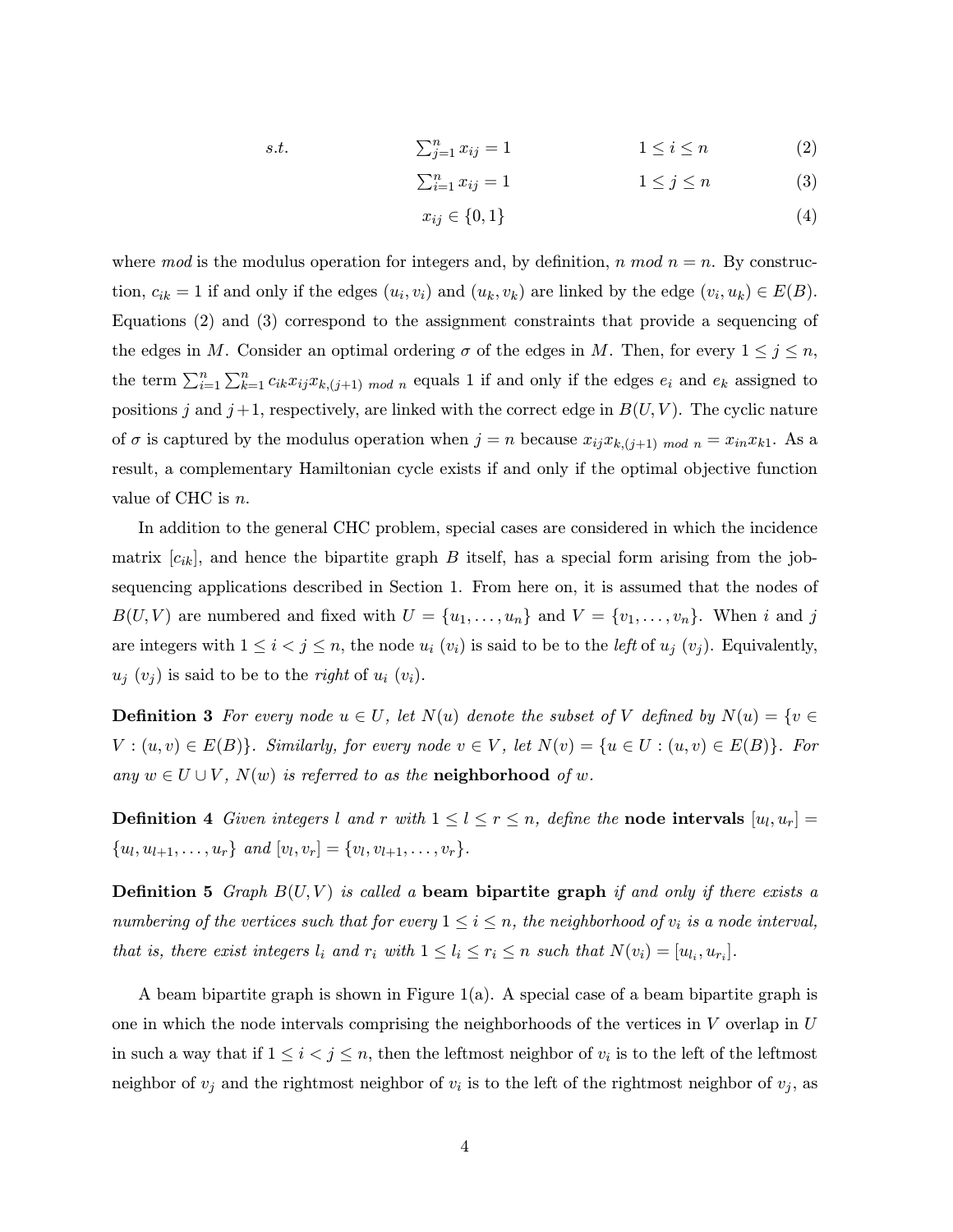shown for example in Figure 1(b). A formal definition follows.

# INSERT FIGURE 1 HERE

**Definition 6** Let  $B(U, V)$  be a beam bipartite graph. Graph B is called a neighboring-beam bipartite graph if and only if there exists an ordering of the vertices such that, whenever i and j are integers with  $1 \leq i < j \leq n$ , the neighborhoods  $N(v_i)=[u_{l_i}, u_{r_i}]$  and  $N(v_j)=[u_{l_i}, u_{r_j}]$  are such that  $l_i \leq l_j$  and  $r_i \leq r_j$ .

The following theorem shows that Definition 6 holds when the neighborhoods  $N(u_i)$  and  $N(u_i)$  are used rather than  $N(v_i)$  and  $N(v_j)$ , that is, that neighboring-beam bipartite graphs are well defined irrespective of which set of vertices is labeled  $U$  and which is labeled  $V$ .

**Proposition 1** Let  $B(U, V)$  be a neighboring-beam bipartite graph on the ordered node sets  $U = \{u_1, u_2, \ldots, u_n\}$  and  $V = \{v_1, v_2, \ldots, v_n\}$ . Then for any integers i and j with  $1 \leq i < j \leq n$ , there are integers  $l_i$ ,  $r_i$ ,  $l_j$ , and  $r_j$  with  $1 \leq l_i \leq r_i \leq n$  and  $1 \leq l_j \leq r_j \leq n$  such that

- (i)  $N(u_i)=[v_{l_i}, v_{r_i}]$  and  $N(u_i)=[v_{l_i}, v_{r_i}]$  and
- (ii)  $l_i \leq l_j$  and  $r_i \leq r_j$ .

**Proof:** To prove (i), let  $l_i$  and  $r_i$  be such that  $v_{l_i}$  and  $v_{r_i}$  are the leftmost and rightmost nodes of  $N(u_i) \cap V$ , respectively. It is shown that the nodes  $v_{l_i+1}, v_{l_i+2}, \ldots, v_{r_i-1}$  are also in  $N(u_i)$ , or equivalently, that the edges  $(v_k, u_i) \in E(B)$  for every  $k \in \{l_i + 1, \ldots, r_i - 1\}$  [see Figure 2(a)]. Indeed,  $u_i \in N(v_{l_i})$  and  $u_i \in N(v_{r_i})$  and, by choice of  $v_{l_i}$  and  $v_{r_i}$ ,  $l_i \leq r_i$ . Consider an arbitrary integer k with  $l_i < k < r_i$ . Because B is a neighboring-beam bipartite graph,  $N(v_k) = [u_{l_k}, u_{r_k}]$ for some integers  $l_k \leq r_k$ . It is enough to show that  $l_k \leq i \leq r_k$ . Indeed, since  $u_{r_k}$  is the rightmost u-node adjacent to  $v_k$  and  $l_i < k$ , the beam property for  $N(v_{l_i})$  and  $N(v_k)$  implies that  $i \leq r_k$ . Similarly,  $k \leq r_i$  and hence  $l_k \leq i$ . Combining the two inequalities yields that  $u_i \in N(v_k)$ . Similarly,  $N(u_j)=[v_{l_i}, v_{r_i}]$ . This completes the proof of (i).

#### INSERT FIGURE 2 HERE

To prove (ii), it is first shown that  $l_i \leq l_j$ . By contradiction, suppose that there is an integer l' with  $v_l \in N(u_j)$  such that  $l' < l_i$  [see Figure 2(b)]. Then, because  $u_i \in N(v_{l_i})$  and  $i < j$ , the neighboring-beam property for  $v_l$  and  $v_l$  yields that  $u_i \in N(v_l)$ . This contradicts the assumption that  $v_{l_i}$  is the leftmost node of V adjacent to  $u_i$  in B and so it must be that  $l_i \leq l_j$ . A symmetric argument shows that  $r_i \leq r_j$ , thus completing the proof.  $\Box$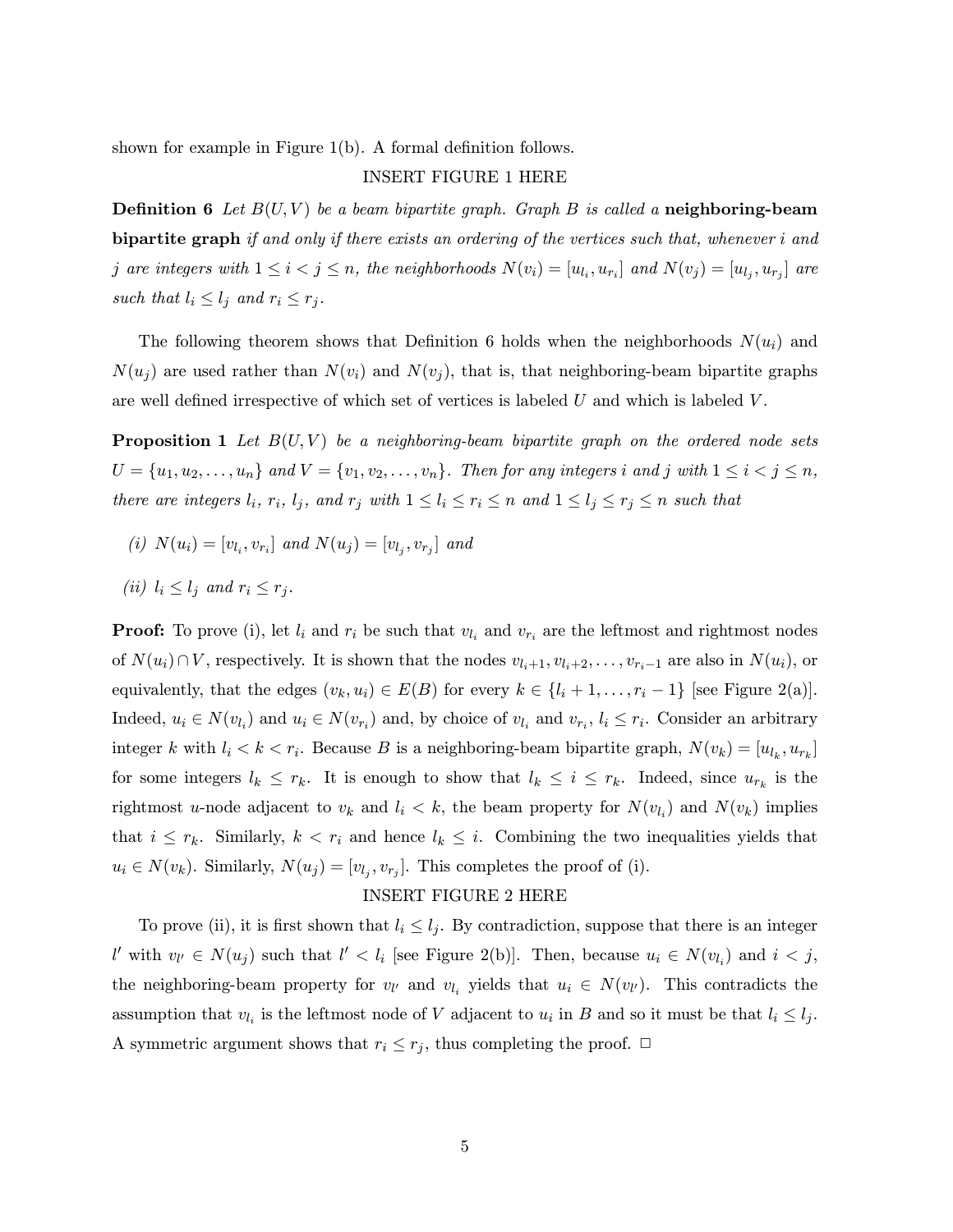In view of the foregoing definitions, the following three versions of the CHC problem are considered in this paper:

 $CHC_A$ : the CHC problem where B is an arbitrary bipartite graph,

 $CHC_B$ : the CHC problem where B is a beam bipartite graph, and

 $CHC_N$ : : the CHC problem where B is a neighboring-beam bipartite graph.

These versions of the CHC problem can be cast in terms of properties of the incidence matrix  $[c_{ik}]$ , as follows. When  $B(U, V)$  is an arbitrary bipartite graph,  $\mathcal{C} = [c_{ik}]$  is an arbitrary incidence matrix. The case where  $B(U, V)$  is a beam bipartite graph corresponds to a CHC in which  $\mathcal{C} = [c_{ik}]$  has the consecutive ones property for the rows, that is, the 1's in every row i of  $\mathcal{C}$ , corresponding to those vertices in  $U$  that are adjacent to  $v_i$ , are consecutive. In other words, the consecutive 1's property is equivalent to the requirement that  $N(v_i)=[u_i, u_{r_i}]$ . Also note that, in general, the incidence matrix of a beam bipartite graph does not possess the consecutive 1ís property for the columns. That is, the 1's in column i of  $\mathcal{C}$ , corresponding to those vertices in V that are adjacent to  $u_i$ , are not necessarily consecutive. This reflects the fact that in Definition 5, the neighborhood  $N(u_i)$  is not necessarily of the form  $[v_{l_i}, v_{r_i}]$ . Finally, the case where  $B(U, V)$ is a neighboring-beam bipartite graph corresponds to a CHC in which the incidence matrix  $\mathcal C$  possesses the consecutive 1's property for both the rows and columns. This is a result of Definition 6 and Proposition 1.

Among the above 3 versions of the CHC problem, the main focus of this article is on  $CHC<sub>N</sub>$ . For the other 2 versions we only provide results that follow easily from our main problem, or results that help our presentation. The motivation to solve  $CHC<sub>N</sub>$  comes from the problem of minimizing the workforce size in a paced assembly line. The special case of  $m = 2$ stations can be formulated as a complementary Hamiltonian cycle problem on a neighboringbeam bipartite graph, as follows. Let  $B(U, V)$  be the bipartite graph where  $U = \{W_{i1}\}_{i=1}^n$ and  $V = \{W_{i2}\}_{i=1}^n$ . The given matching M is defined by  $M = \{(W_{i1}, W_{i2})\}_{i=1}^n$  and corresponds to the n jobs. Every permutation  $\sigma$  of the edges of M gives rise to a matching  $I = \{(W_{[1],2}, W_{[2],1}), (W_{[2],2}, W_{[3],1}), \ldots, (W_{[n],2}, W_{[1],1})\}$  such that  $C = I \cup M$  is a Hamiltonian cycle that complements M, where  $(W_{[k],1}, W_{[k],2})$  denotes the k-th edge of  $\sigma$ . Let  $e = (W_l, W_{l'})$ be an edge in I. Then,  $W_l + W_{l'}$  denotes the number of workers required in the two assembly stations during a particular period. The edge set  $E(B)$  depends on the workforce objective of interest. If the objective is to minimize the maximum workforce size over the production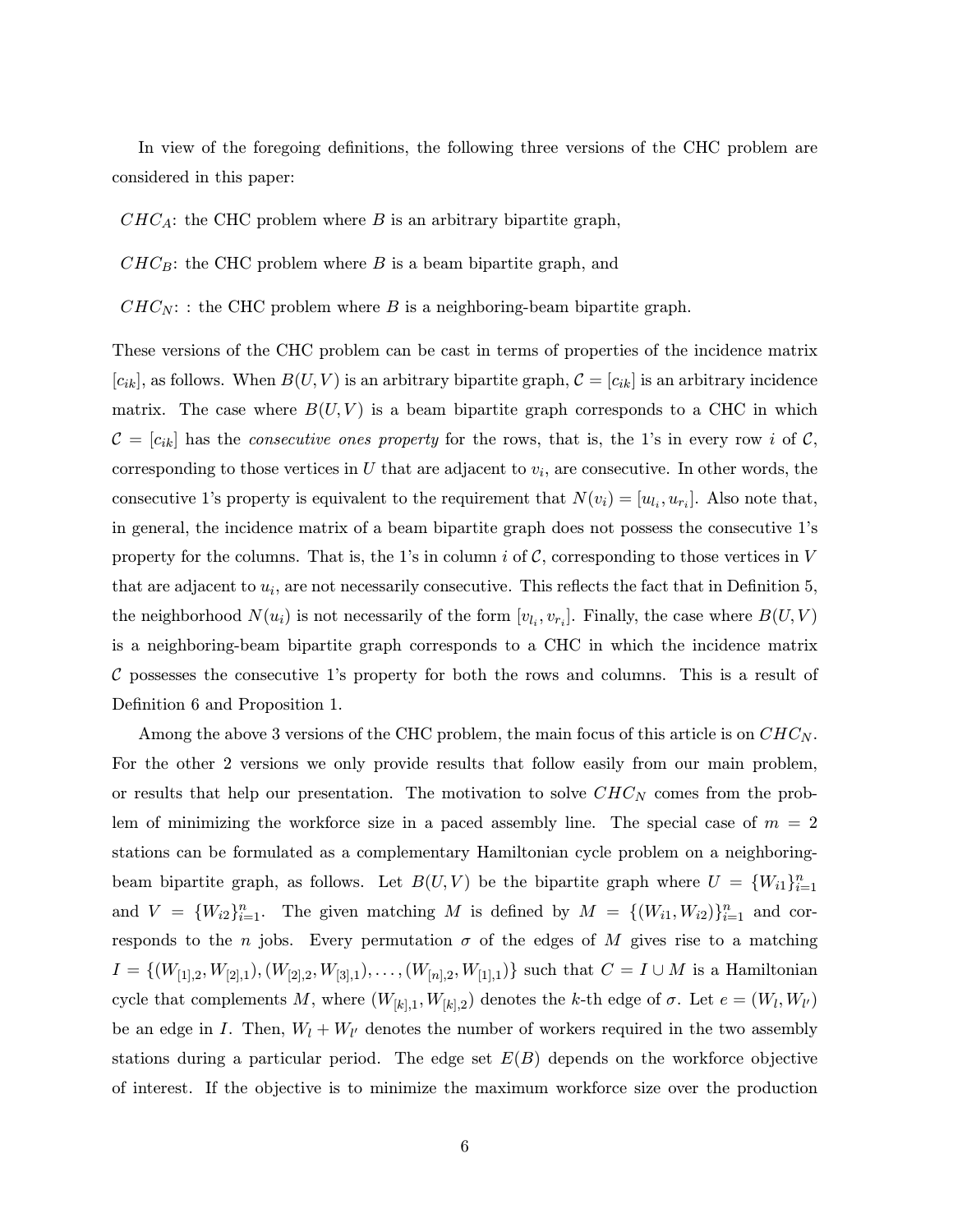horizon, then B is a complete bipartite graph, that is,  $E(B)$  consists of the edges from every  $v \in V$  to every  $u \in U$ . On the other hand, consider the range objective described earlier. One way to solve this problem is by finding a cycle  $C = I_R \cup M$  such that the difference between the maximum and minimum workforce size associated with edges of  $I_R$  lies within prespecified upper and lower bounds, say,  $R_L \leq W_l + W_{l'} \leq R_U$ , for every  $(W_l, W_{l'}) \in I_R$ . Then, bisection search on the possible values for  $R_U$  and  $R_L$  yield the optimal value of the range. Therefore, for given values  $R_U$  and  $R_L$ ,  $E(B)$  consists of all the edges  $(W_{i1}, W_{j2})$  such that  $R_L \leq W_{i1} + W_{j2} \leq R_U$ . For this reason, in the rest of this article, it is assumed that  $E(B)$  is given. Moreover, as we will show, in the foregoing applications  $B$  possesses the neighboring-beam property.

Indeed, let  $w_{i_1} \leq w_{i_2} \leq \ldots \leq w_{i_n}$  be an ordering of the elements in  $\{W_{i_1}\}_{i=1}^n$ , and  $w'_{j_1} \geq w'_{j_2} \geq \ldots \geq w'_{j_n}$  be an ordering of the elements in  $\{W_{i2}\}_{i=1}^n$ . Then, order the nodes in U according to their  $w_{i_k}$  values and the nodes in V according to their  $w'_{i_k}$  values. Then, for any bounds  $R_L$  and  $R_U$ , it is easy to see that the edge set of  $E(B)$  consists of edges  $(w_{i_k}, w'_{j_k})$ for which  $R_L \leq w_{i_k} + w'_{j_k} \leq R_U$  satisfies the neighboring-beam property of Definition 6.

**Example 1:** As an example, consider the 13-job instance with  $J_1 = (2, 23), J_2 = (6, 26),$  $J_3 = (6, 26), J_4 = (6, 16), J_5 = (8, 16), J_6 = (11, 7), J_7 = (13, 20), J_8 = (15, 16), J_9 = (18, 20),$  $J_{10} = (20, 13), J_{11} = (20, 2), J_{12} = (26, 6), \text{ and } J_{13} = (27, 8).$  Figure 3 depicts the bipartite graph B in which the nodes in U correspond to the nondecreasing order of  $W_{i1}$  values, the nodes in V correspond to the nonincreasing order of  $W_{i2}$  values, the job matching M consists of the solid edges, and  $E(B)$  includes all edges  $(W_{i1}, W_{j2})$  such that  $R_L = 25 \le W_{i1} + W_{j2} \le 33 = R_U$ .

# INSERT FIGURE 3 HERE

By ordering the nodes in  $U(V)$  according to the nondecreasing (nonincreasing) order of the  $W_{i1}$  ( $W_{i2}$ ) values, the resulting graph B possesses the neighboring-beam property (see Figure 3). Hence, there exists a worker schedule for the above instance requiring from 25 to 33 workers per period if and only if there exists a complementary Hamiltonian cycle for the graph B and the given matching  $M$ . The complexity of the problem of finding a complementary Hamiltonian cycle in bipartite graphs is now addressed.

# 3 Complexity Results

In Theorem 1, a simple proof for the NP-completeness of  $CHC_A$  is given that provides insight as to why the complementary Hamiltonian cycle problem in bipartite graphs is equivalent to the Hamiltonian cycle problem in general graphs.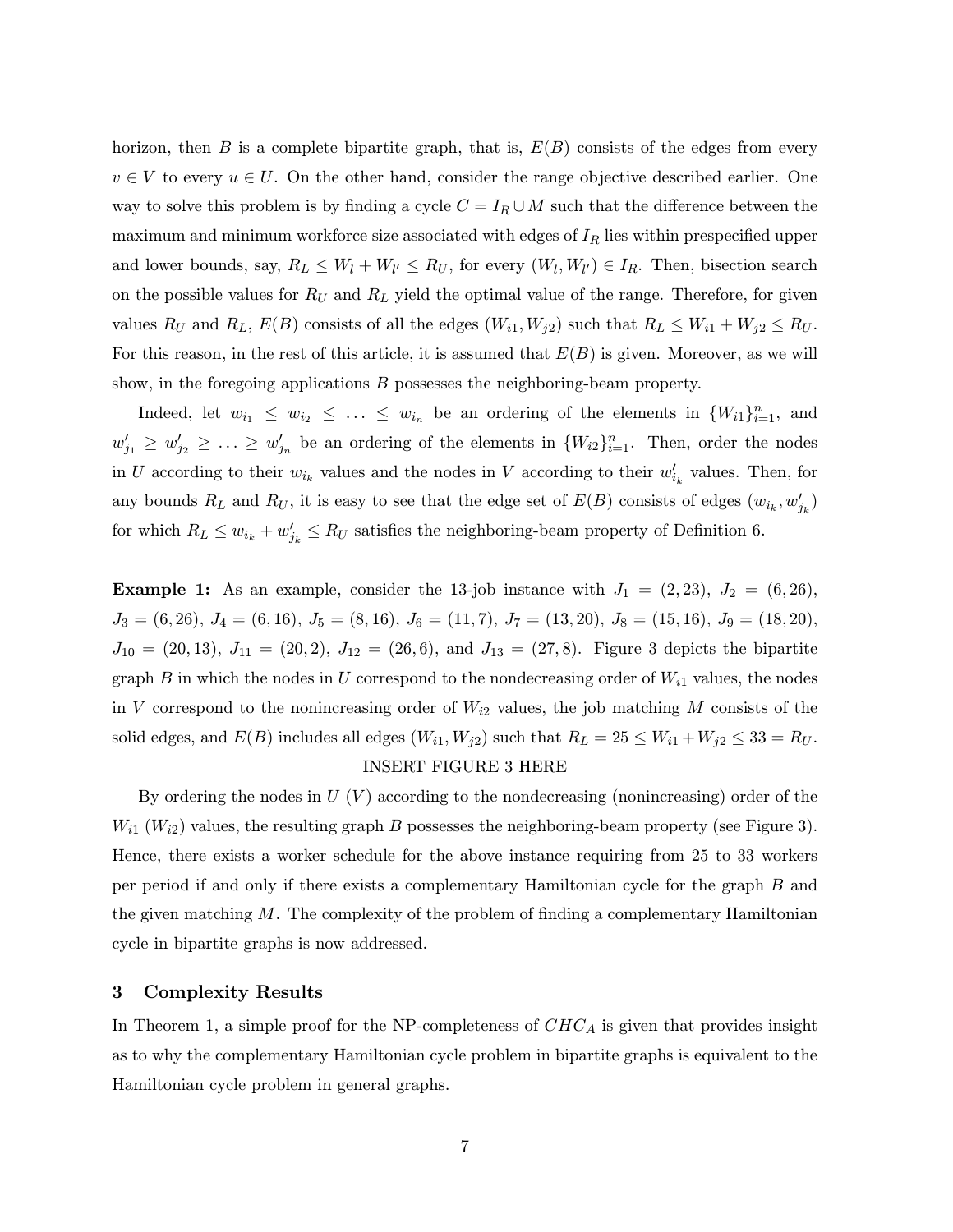#### **Theorem 1** The problem  $CHC_A$  is strongly NP-complete.

**Proof:** The reduction is from the Hamiltonian-cycle problem on an arbitrary graph  $G$  with node set  $V(G) = \{v_1, v_2, \ldots, v_n\}$  and edge set  $E(G)$ . A bipartite graph  $B(X, Y)$  is constructed from G, as follows. Let  $X = Y = V(G)$ , that is, each bipartition is a copy of the set  $V(G)$ . Let  $X =$  ${x_1, x_2,...,x_n}$ , and  $Y = {y_1, y_2,..., y_n}$ . Hence,  $x_i(y_i)$  is the node of X  $(Y)$  corresponding to  $v_i \in V$ . Let the edge set  $E(B)$  contain all edges  $(x_i, y_j)$  such that  $(v_i, v_j) \in E(G)$ . Clearly,  $B(X, Y)$  is constructed from G in polynomial time. Consider the instance of  $CHC_A$  defined by this bipartite graph  $B(X, Y)$  and the matching  $M = \{(x_i, y_i)\}_{i=1}^n$ . It is shown that there exists a Hamiltonian cycle C for G if and only if there exists a Hamiltonian cycle for  $B(X, Y)$ complementing the matching M.

Indeed, let  $C = v_{11}, v_{21}, \ldots, v_{n}$ ,  $v_{11}$  denote a permutation of the vertices in V, that is, a Hamiltonian cycle for G. Then, it is obvious that the cycle

$$
C'=y_{[1]}, x_{[2]}, y_{[2]}, x_{[3]}, y_{[3]}, \ldots, y_{[n-1]}, x_{[n]}, y_{[n]}, x_{[1]}, y_{[1]}
$$

traverses all nodes in  $X \cup Y$  as well as all edges in  $M = \{(x_{[i]}, y_{[i]})\}_{i=1}^n$ . Hence, C' is a complementary Hamiltonian cycle. On the other hand, given a complementary Hamiltonian cycle C' for  $B(X, Y)$ , the edges in  $C' - M$  induce a Hamiltonian cycle for G. Indeed,  $C' - M =$  $\{(y_{[1]}, x_{[2]}), (y_{[2]}, x_{[3]}), \ldots, (y_{[n-1]}, x_{[n]}), (y_{[n]}, x_{[1]})\}$ , which means that  $v_{[1]}, v_{[2]}, \ldots, v_{[n]}, v_{[1]}$  is a Hamiltonian cycle for G. This completes the proof of the theorem.  $\Box$ 

In a related technical report, Vairaktarakis and Solow, 2001 have shown that the  $CHC<sub>N</sub>$ problem is also strongly NP-complete using a reduction to the problem of finding a Hamiltonian cycle in a cubic graph, that is, a graph where every node has degree 3 (see Garey and Johnson, 1979). Note that the complexity status of  $CHC<sub>N</sub>$  does not follow from  $CHC<sub>A</sub>$  (i.e., from Theorem 1) because it lacks the special neighboring-beam structure. For this reason the complexity of  $CHC<sub>N</sub>$  is significantly more involved and lengthy. All the details of this result are relegated to the above mentioned technical report. Since  $CHC<sub>N</sub>$  is a special case of  $CHC<sub>B</sub>$ , the latter problem is at least as difficult.

Because of the foregoing NP-completeness results, the only means currently available for identifying a solution for  $CHC<sub>N</sub>$  are the use of enumeration algorithms. To improve the efficiency of such algorithms, structural properties of an optimal solution for  $CHC<sub>N</sub>$  are identified in Section 4. The approach is to use cuts to decompose B into bipartite subgraphs  $B_k$ , for  $k = 1, 2, \ldots, r$ . Doing so means that the desired matching I of B for which  $I \cup M$  forms a com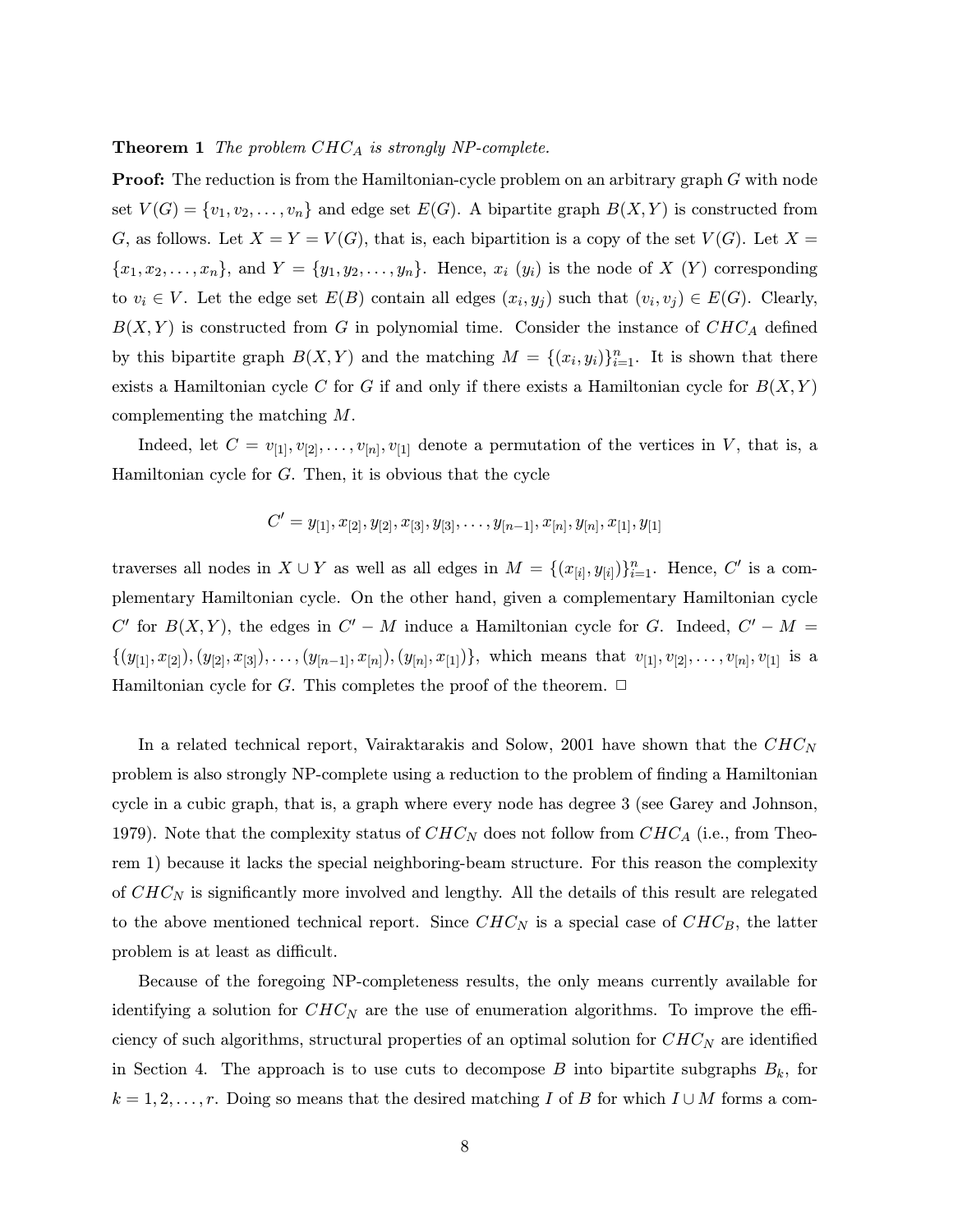plementary Hamiltonian cycle is the collection of smaller matchings  $I_k$ , one for each bipartite subgraph  $B_k$ .

# 4 Blocks, Cuts, and Patching

In this section, properties of a complementary Hamiltonian cycle (if one exists) for a neighboringbeam bipartite graph  $B(U, V)$  and given matching M are presented. As before, assume that  $U = \{u_1, u_2, \ldots, u_n\}$  and  $V = \{v_1, v_2, \ldots, v_n\}$ . To simplify the exposition, the edges  $e = (u_j, v_i)$ of M are added to  $E(B)$  whenever  $l_i \leq j \leq r_i$  and  $N(v_i)=[u_{l_i}, u_{r_i}].$  Clearly, no complementary Hamiltonian cycle C can include e because C includes the edge  $(u_j, v_i) \in M$ . Let  $M' = \{(u_j, v_i) \in M : l_i \leq j \leq r_i\}$ . Then, the revised edge set of B is  $E(B) \cup M'$ . Note that  $B(U, V)$  is a bipartite multigraph with respect to the edge set  $E(B) \cup M' \cup M$ , and  $B(U, V)$ satisfies the neighboring-beam property with respect to the edge set  $E(B) \cup M'.$ 

Example 2: To clarify this point and to illustrate the results presented in this section, consider the example in Figure 3, in which  $N(v_{11})$  is the node interval  $[u_9, u_{12}]$ . On the other hand,  $N(v_1) = \{u_1, u_2, u_4\}$  is not a node interval but, after including  $u_3$  (for which  $(u_3, v_1) \in M$ ) in  $N(v_1), N(v_1)=[u_1, u_4]$  which is a node interval. For notational simplicity, in the rest of this paper it is assumed that  $E(B)$  already includes all edges in M' and hence  $B(U, V)$  satisfies the neighboring-beam property with respect to  $E(B)$ .

Consider the matching

$$
I_0 = \{(u_i, v_i)\}_{i=1}^n
$$

of B. This matching will be used extensively in the rest of this article. It is possible that  $I_0 \cup M$ forms a single cycle. In this case,  $C = I_0 \cup M$  is a complementary Hamiltonian cycle. In general, however,  $I_0 \cup M$  is a union of subcycles as shown in the following example.

**Example 3:** The graph  $I_0 \cup M$  in Figure 4 gives rise to the 5 subcycles  $C_1, C_2, \ldots, C_5$ . Moreover, each cycle contains an even number of nodes because when a node  $v_i$  is in a subcycle, the corresponding node  $u_i$  is also included in the same subcycle. Moreover, each subcycle  $C_i \subseteq I_0 \cup M$ can be partitioned into k blocks of consecutive nodes, say,  $v_{i_1}, u_{i_1}, v_{i_1+1}, u_{i_1+1}, \ldots$  followed by another block of vertices  $v_{i_2}, u_{i_2}, v_{i_2+1}, u_{i_2+1}, \ldots$ , and so on, with  $1 \leq i_1 < i_2 < i_3 < \ldots < i_k \leq n$ . The subcycle  $C_4$ , for instance, consists of three different blocks of nodes, namely, the block  $S_1 = [u_5, u_6] \cup [v_5, v_6]$ ; the block  $S_2 = [u_9, u_{11}] \cup [v_9, v_{11}]$ ; and the block  $S_3 = \{u_{13}\} \cup \{v_{13}\}.$ Also, observe that  $\{u_2\} \cup \{v_2\}$  and  $\{u_{12}\} \cup \{v_{12}\}$  in  $I_0 \cap M$  are the blocks of the trivial 2-edge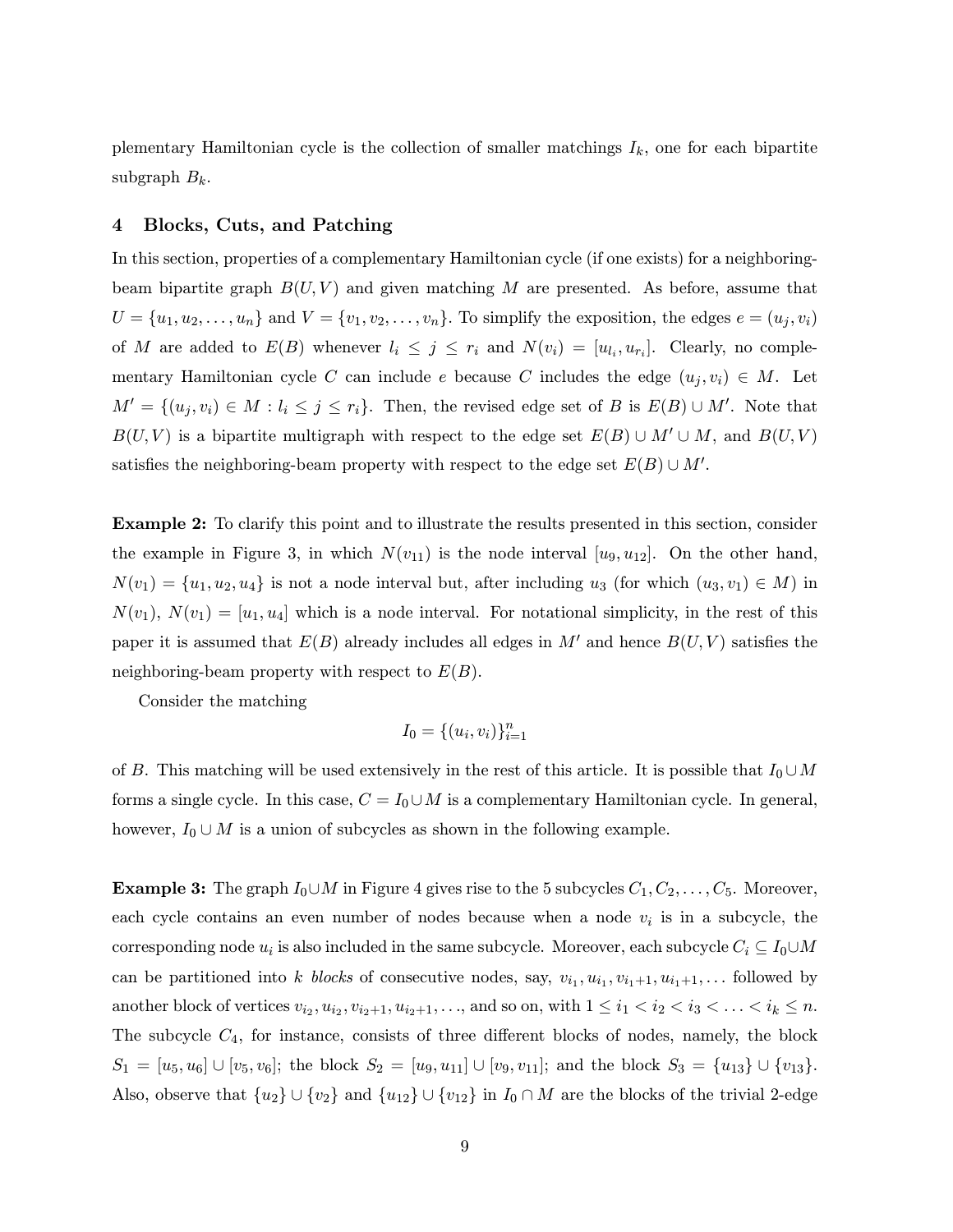subcycles  $C_2$  and  $C_5$ , respectively.

#### INSERT FIGURE 4 HERE

The formal definition of a block follows.

**Definition 7** Given the subcycles  $C_1, \ldots, C_r$  of  $I_0 \cup M$ , a set  $S = [u_i, u_j] \cup [v_i, v_j]$  of nodes is called a **block** if and only if all nodes in S belong to the same subcycle  $C_k$  of  $I_0 \cup M$ , while  $u_{i-1}, v_{i-1} \notin C_k$  (if  $i > 1$ ) and  $u_{j+1}, v_{j+1} \notin C_k$  (if  $j < n$ ).

From here on, it is assumed that  $I_0 \cup M$  is a collection of subcycles,  $C_1, C_2, \ldots, C_r$ . When  $r \geq 2$ , an algorithm is needed to merge or *patch* all subcycles of  $I_0 \cup M$  into a single cycle; this is referred to as *patching*. To merge the subcycles of  $I_0 \cup M$ , the matching  $I_0$  is modified by adding and deleting edges so that the revised matching, say  $I$ , results in a single Hamiltonian cycle  $I \cup M$ . To do this,  $B(U, V)$  is first partitioned using *cuts* of the form defined below.

**Definition 8** For  $1 \leq i \leq n$ , the cut  $c_i$  is a partitioning of  $B(U, V)$  into the two bipartite subgraphs  $B_1([u_1, u_i], [v_1, v_i])$  and  $B_2([u_{i+1}, u_n], [v_{i+1}, v_n])$ .

In the above definition, let  $c_j$  be a second cut such that  $i < j$ , and  $c_j$  partitions  $B(U, V)$  into  $B_3([u_1, u_j], [v_1, v_j])$  and  $B_4([u_{j+1}, u_n], [v_{j+1}, v_n])$ . Then the cuts  $c_i$ ,  $c_j$  partition  $B(U, V)$  into the subgraphs  $B_3, B([u_{j+1}, u_i], [v_{j+1}, v_i])$ , and  $B_2$ . Similarly, a collection of  $r-1$  cuts partitions  $B(U, V)$  into r bipartite subgraphs  $B_1, \ldots, B_r$ . After these subgraphs are identified, they are used to revise the initial matching  $I_0$  by replacing edges in  $E(B_k) \cap I_0$  with edges in  $E(B_k) - I_0$ . This approach reduces the process of revising  $I_0$  using edges in  $E(B)$  to revising part of  $I_0$  using edges from  $E(B_k)$  only, for  $k = 1, 2, ..., r$ . Moreover, the subgraphs  $B_k$  are shown to possess properties that are useful in finding a complementary Hamiltonian cycle, if one exists. Two types of cuts—cycle cuts and connectivity cuts—are used. The definition of cycle cuts follows.

**Definition 9** Let  $S = [u_i, u_j] \cup [v_i, v_j]$  be a block for a cycle  $C_k$  of  $I_0 \cup M$ . The cuts  $c_i$  and  $c_{j-1}$ of  $B(U, V)$  are called cycle cuts associated with S.

Note that when  $j = i + 1$ , the block S in Definition 9 consists of only two pairs of nodes and the two cuts  $c_i$  and  $c_{j-1}$  coincide. The two cuts are distinct only if  $j \geq i+2$ . If  $i = j$ , then no cycle cut is associated with S.

**Example 4:** In Figure 4,  $c_5$  is the only cut associated with the block  $[u_5, u_6] \cup [v_5, v_6]$ ;  $c_7$  is the only cut associated with the block  $[u_7, u_8] \cup [v_7, v_8]$ ; and  $c_9$ ,  $c_{10}$  are the cuts associated with the block  $[u_9, u_{11}] \cup [v_9, v_{11}]$ . No cuts are associated with the other blocks in Figure 4 because they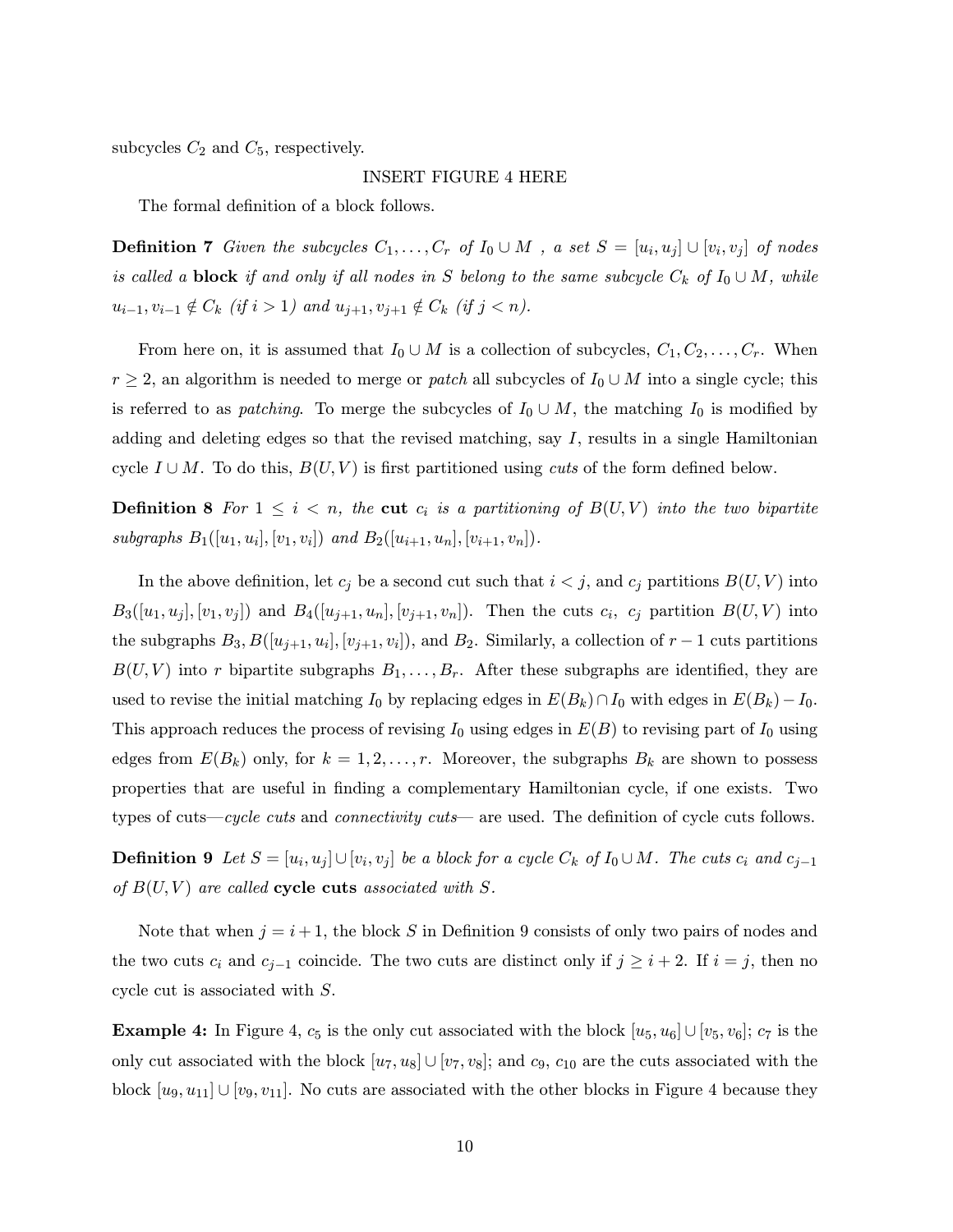consist of a single pair of nodes. The significance of cycle cuts is demonstrated later. First, we introduce another type of cuts; the connectivity cuts.

**Definition 10** For  $1 \leq i \leq n-1$ , the cut  $c_i$  is a **connectivity cut** if and only if the edges  $(u_i, v_i)$  and  $(u_{i+1}, v_{i+1})$  belong to different subcycles of  $I_0 \cup M$  and at least one of the edges  $(u_{i+1}, v_i), (u_i, v_{i+1})$  is not in  $E(B)$ .

**Example 5:** In the example of Figure 4,  $c_8$  is a connectivity cut because  $v_8$  and  $u_8$  belong to  $C_3$ ,  $v_9$  and  $u_9$  belong to  $C_4$ , and  $(v_8, u_9) \notin E(B)$  (see Figure 3).

The cycle and connectivity cuts just defined are motivated by Theorems 4 and 5 provided in the appendix. These theorems show that, if a CHC exists, say  $I \cup M$ , then we can construct one such that no edge in I has its endpoints on opposite sides of a cut. Therefore, matching I can be a collection  $I = \{I_k\}_{k=1}^r$  where  $I_k$  is a perfect matching of  $B_k$ .

Having found the cycle and connectivity cuts, in the next subsection we provide conditions for the existence of a CHC.

#### 4.1 Necessary Conditions for the Existence of a CHC

In this subsection necessary conditions are presented for the existence of a complementary Hamiltonian cycle. The following lemma states that  $I_0$  must be a subset of  $E(B)$  for a CHC to exist. Therefore, the subcycles of  $I_0 \cup M$  described earlier are well defined.

Proposition 2 A necessary condition for the existence of a complementary Hamiltonian cycle for  $B(U, V)$  is that  $(u_i, v_i) \in E(B)$ , for every  $1 \leq i \leq n$ .

**Proof:** By contradiction, suppose that  $(u_i, v_i) \notin E(B)$  for some  $v_i \in V$ . Then, either (i)  $N(v_i) \subseteq [u_{i+1}, u_n]$ , or (ii)  $N(v_i) \subseteq [u_1, u_{i-1}]$ . Assume, without loss of generality, that case (i) holds. According to the neighboring-beam property for bipartite graphs (Definition 6),  $u_i \notin N(v)$ for any  $v \in [v_i, v_n]$ , as shown in Figure 5.

# INSERT FIGURE 5 HERE

By symmetry,  $N(u_i) \subseteq [v_1, v_{i-1}]$ , and hence Proposition 1 suggests that  $v_i \notin N(u)$ , for any  $u \in [u_1, u_i]$ . Consider the subgraphs  $B_1([u_1, u_i], [v_1, v_{i-1}])$  and  $B_2([u_{i+1}, u_n], [v_i, v_n])$  of  $B(U, V)$ . Recall from Section 2 that, in a complementary Hamiltonian cycle  $I\cup M$ , set I is a perfect matching of B. However, no perfect matching exists for B because i)  $E(B)$  contains only one edge with one endpoint in  $B_1$  and the other in  $B_2$ , and ii) the disconnected parts  $B_1$  and  $B_2$  do not have the same number of nodes in each of their two bipartition sets. This completes the proof.  $\Box$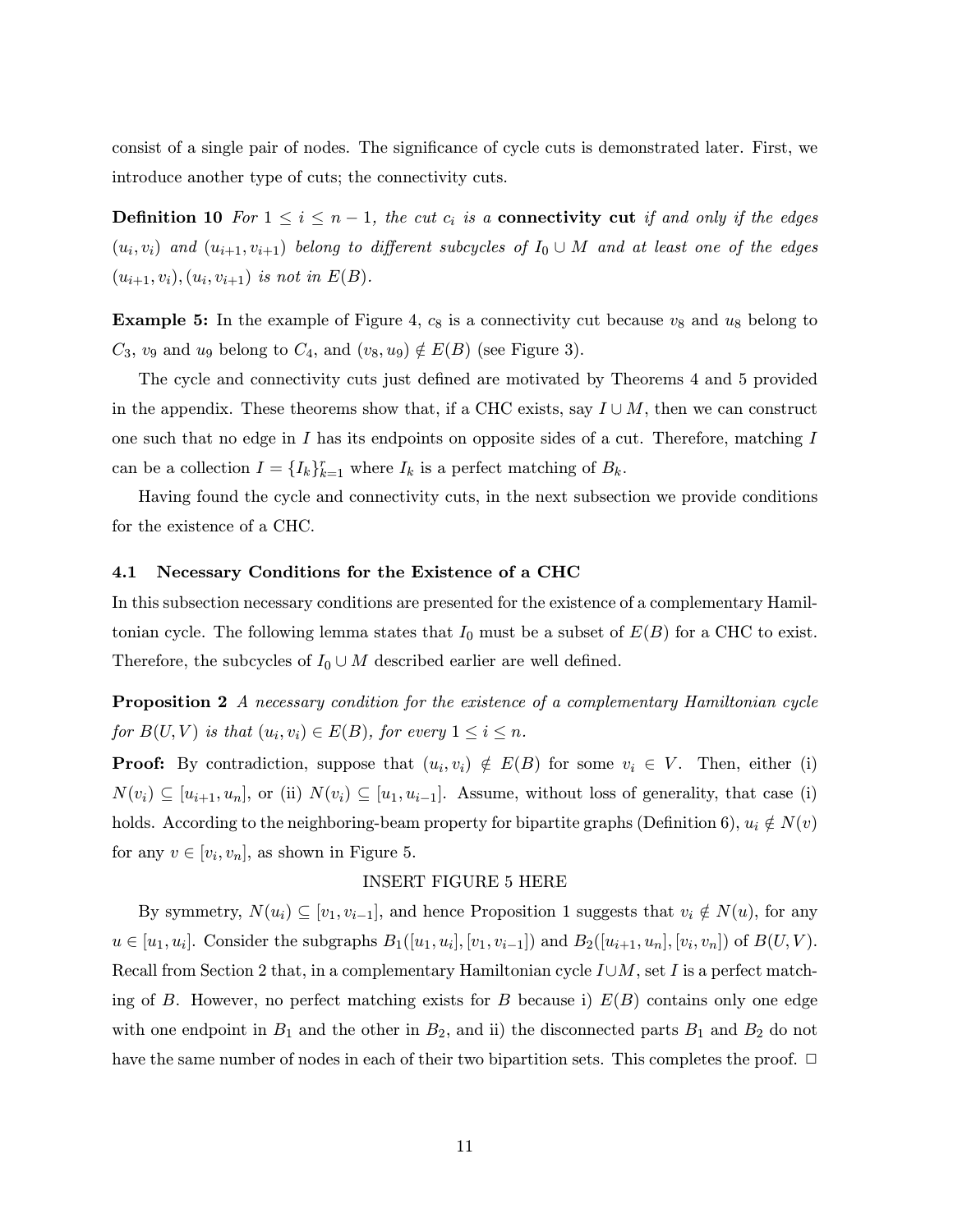We refer to the condition in Proposition 2 as Condition 1. This condition will later be used by our algorithm to check for existence of a CHC. For a second necessary condition, observe that the cycle and connectivity cuts introduced so far decompose B into smaller subgraphs, say  $B_1(U_1, V_1), B_2(U_2, V_2), \ldots, B_r(U_r, V_r)$ . Also, the matching  $I_0$  results to subcycles, say  $C_1, C_2, \ldots, C_{n_0}$ , of  $I_0 \cup M$ . Given these subgraphs and subcycles we construct a graph G as follows: Let

$$
V(G) = \{C_1, C_2, \dots, C_{n_0}\}, \quad and
$$

 $E(G) = \{ (C_i, C_j) : both C_i and C_j traverse at least a pair of nodes in B_k for some  $1 \leq k \leq r \}.$$ 

We refer to  $G$  as the cycle graph.

Example 6: The cycle graph associated with the example in Figure 4 is depicted in Figure 6. Nodes  $C_1, C_2, C_3, C_4$  are pairwise connected because they are all represented in subgraph  $B_1$ . Node  $C_4$  is linked only to  $C_5$  because of subgraph  $B_6$ . Now we can state Condition 2.

# INSERT FIGURE 6 HERE

# **Theorem 2** If a CHC exists, then the cycle graph G is connected.

**Proof:** Given the cycle and connectivity cuts identified in Theorems 5 and 4, the best one can do with subgraphs  $B_1(U_1, V_1), B_2(U_2, V_2), \ldots, B_r(U_r, V_r)$  is to patch all subcycles of  $I_0 \cup M$  that traverse nodes in  $B_k$ , for every  $k = 1, 2, \ldots, r$ . This may or may not be possible for some of the subgraphs; this depends on  $E(B_k)$  and M. Suppose that a CHC exists for B, say  $I^* \cup M$ . In light of Theorems 4 and 5 we assume that  $I^* \subseteq \bigcup_{k=1}^r E(B_k)$ .

Using I<sup>∗</sup> we can construct a spanning subgraph of G as follows. Suppose we traverse  $I^* \cup M$ starting from an arbitrary edge  $e_1^* \in I^*$ . Let  $e_1^*, e_2^*, \ldots, e_n^*$  be the list of edges of  $I^*$  ordered in the order they are traversed. Let  $e'_1, e'_2, \ldots, e'_m$  be the edges in  $I^*$  whose endpoints lie in different subcycles of  $I_0 \cup M$ . Let  $C_i, C'_i$  be the two subcycles associated with edge  $e'_i$  for  $1 \leq i \leq m$ . Consider the ordered list  $(C_1, C'_1), (C_2, C'_2), \ldots, (C_m, C'_m)$ . Since  $I^* \cup M$  is a CHC we must have that  $C_1' = C_2, C_2' = C_3$ , etc., and  $C_m' = C_1$ . Hence, the pairs  $(C_1, C_1'), (C_2, C_2'), \ldots, (C_m, C_m')$ can be rewritten as  $(C_1, C_2), (C_2, C_3), \ldots, (C_m, C_1)$ .

By construction, for every  $i = 1, 2, ..., m$  the edge  $(C_i, C'_i)$  is in  $E(G)$ . Indeed, we have assumed that  $e'_i \in I^* \subseteq \bigcup_{k=1}^r E(B_k)$ . Since  $I^* \cup M$  is a CHC, we can trace all subcycles of  $I_0 \cup M$  by traversing the subcycles associated with  $e'_1, e'_2, \ldots, e'_m$ . This means that the edges  $(C_1, C_2), (C_2, C_3), \ldots, (C_m, C_1)$  span G. Equivalently, G is connected. This completes the proof of the Theorem.  $\Box$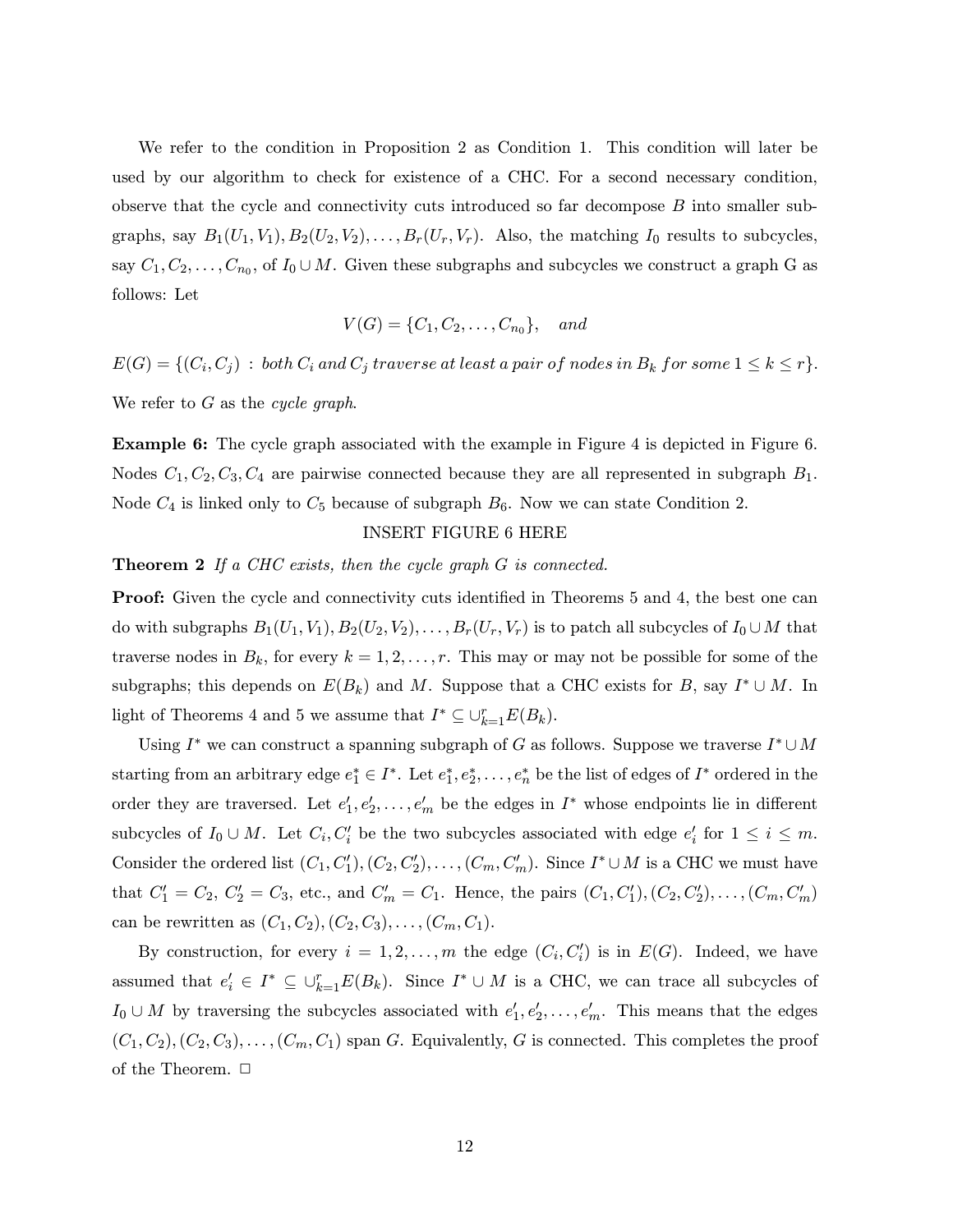The next section is dedicated to patching the subcycles of  $I_0 \cup M$ . This can be done simply by producing all perfect matchings of  $\cup_{i=1}^r B_r$ . Such approach is computationally inefficient. For this reason, more efficient algorithms are developed.

# 5 Patching the Subcycles of  $I_0 \cup M$

In this section, an algorithm for solving  $CHC<sub>N</sub>$  is presented that takes advantage of all the results developed so far. A related patching algorithm to the one described here can be found in Karp, 1979 for the nonsymmetric TSP. Our algorithm starts by decomposing  $B$  into smaller bipartite subgraphs by identifying the cycle and connectivity cuts. For subgraphs  $B_k$  defined by cycle cuts we use the partial matching defined in Theorem 5. For the remaining subgraphs  $B_k$ , a heuristic procedure called Criss-Cross is applied in hopes of merging all the subcycles that traverse nodes in  $B_k$ . Procedure Criss-Cross is described and analyzed in detail later in this section. For all subgraphs  $B_k$  for which Criss-Cross cannot merge all the subcycles associated with the nodes of  $B_k$ , the algorithm of Fukuda and Matsui, 1994 is used to generate all possible perfect matchings. This algorithm is referred to as Algorithm FM and uses a binary search tree to produce all the perfect matchings of an arbitrary bipartite graph B. It only requires an initial perfect matching; this matching is  $I_0$  in our implementation. Hence, we refer to algorithm FM as  $FM(B(U, V), I_0)$ . Fukuda and Matsui, 1994 show that the effort required by algorithm FM to find all the perfect matchings of B is  $\mathcal{O}(c(|V| + |E(B)|))$ , where c is the number of perfect matchings. Counting the number of perfect matchings is #P-complete. Finally, the union of all partial matchings (over the subgraphs  $B_k$ ) yields matching I which results to a CHC I ∪ M if one exists. The steps of the algorithm are as follows.

# Algorithm  $CHC<sub>N</sub>$

**Input :** A Bipartite subgraph  $B(U, V)$  and perfect matching M of B Output : A CHC if one exists

#### Begin

 $I := \emptyset, R := \emptyset$ Let  $C_1, C_2, \ldots, C_m$  be the subcycles of  $I_0 \cup M$ If  $m = 1$  then stop (a CHC is found) If Condition 1 is violated then stop (problem is infeasible) Identify all cycle cuts  $c_i$  according to Definition 9 Identify all connectivity cuts  $c_i$  according to Definition 10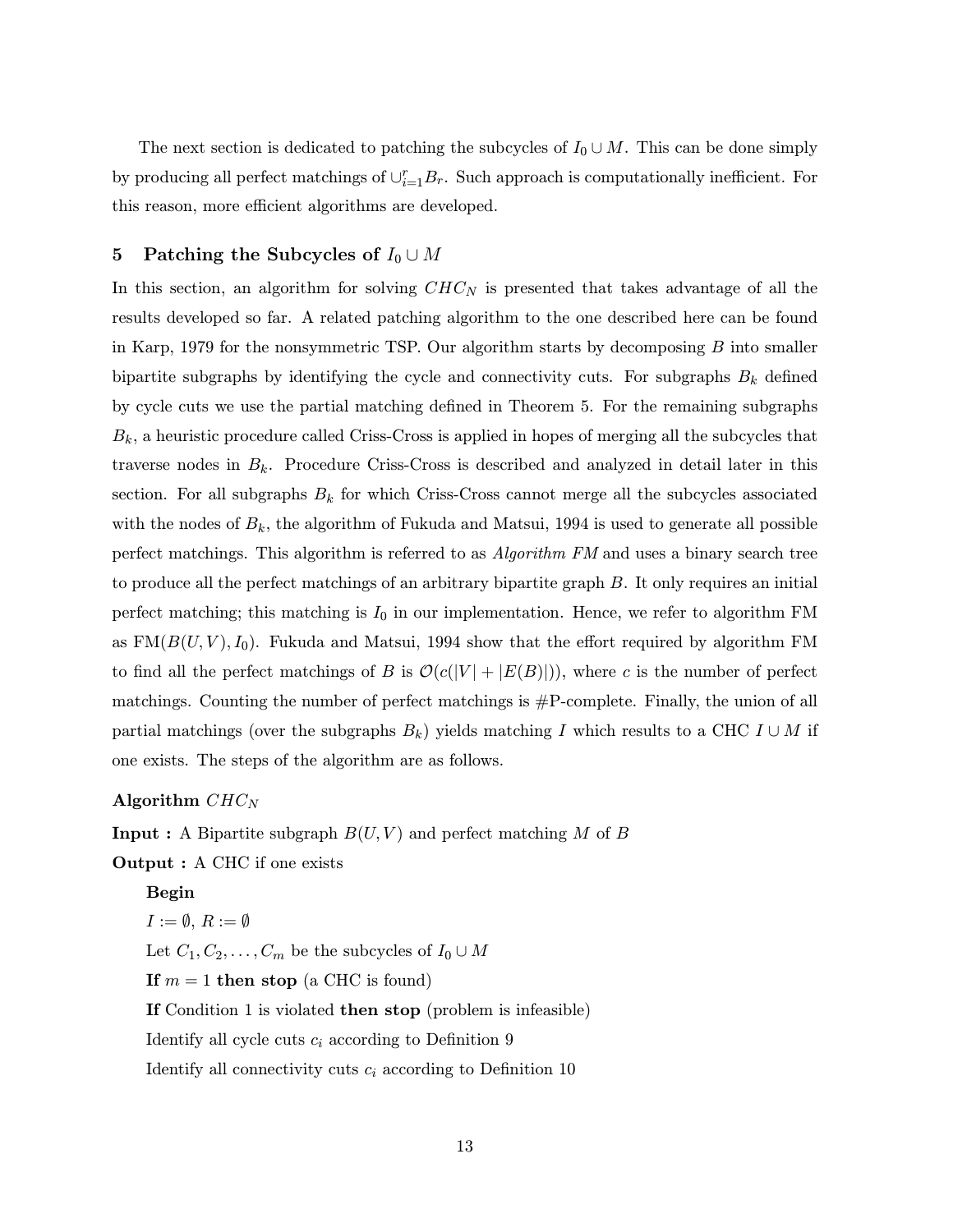Let  $B_1(U_1, V_1), B_2(U_2, V_2), \ldots, B_r(U_r, V_r)$  be the resulting bipartite subgraphs

If Condition 2 is violated then stop (problem is infeasible)

For  $k = 1$  to r do begin

else  $R := R + B_k(U_k, V_k)$ 

If  $B_k$  is defined by two cycle cuts then let  $I_k = I_0 \cap E(B_k)$  and  $I := I + I_k$  else

If Criss-Cross $(B_k(U_k, V_k), M)$  merges all subcycles with nodes in  $B_k(U_k, V_k)$  then  $I := I + I_k$ 

[1] Apply algorithm  $FM(R, I_0 \cap R)$ 

For every perfect matching  $I'$  of R do

If  $I \cup I' \cup M$  is a single cycle then stop (a CHC is found)

end

## End

Identifying cuts takes  $\mathcal{O}(n)$  time. Verifying conditions 1 and 2 takes  $\mathcal{O}(n)$  time. As we will see shortly, running Criss-Cross on all subgraphs  $B_1, B_2, \ldots, B_r$  takes  $\mathcal{O}(n)$  time as well. Hence, it is expected that the time consuming part of algorithm  $CHC<sub>N</sub>$  is line [1] (whenever this step is required).

#### 5.1 The Criss-Cross Algorithm

In the rest of this section we introduce and subsequently analyze procedure Criss-Cross. First, we describe its main steps.

# **Algorithm** Criss-Cross $(B_k)$

**Input :** Bipartite subgraph  $B_k(U_k, V_k)$  of B with node sets  $U_k = \{u_j^k\}_{j=1}^{n_k}$  and  $V_k = \{v_j^k\}_{j=1}^{n_k}$ , and perfect matching M for B

**Output :** Bipartite matching  $I_k$  of  $B_k$ 

Begin

Set 
$$
I_k := \emptyset
$$
,  $I_0^k := \{(v_j^k, u_j^k)\}_{j=1}^{n_k}$  and  $flag := 0$ 

# Repeat

Let  $C_1^k, C_2^k, \ldots, C_{n_k}^k$  be the subcycles of  $(I_0^k + I_k) \cup M$  traversing  $v_1^k, v_2^k, \ldots, v_{n_k}^k$  respectively, and  $C_{i_k+1}^k, C_{i_k+2}^k, \ldots, C_{i_k+s}^k$  be the longest leading substring of consecutive distinct subcycles

[1] **If**  $n_k = 1$  **then**  $I_k := (v_{i_k+1}^k, u_{i_k+1}^k)$ else begin

$$
[2] \qquad \qquad \textbf{For } j = 1 \textbf{ to } \lfloor \frac{s}{2} \rfloor - 1 \textbf{ do } I_k := I_k + (v_{i_k + 2j - 1}^k, u_{i_k + 2j + 1}^k) + (v_{i_k + 2j + 2}^k, u_{i_k + 2j}^k)
$$

[3] If 
$$
s = even
$$
 then  $I_k := I_k + (v_{i_k+2}^k, u_{i_k+1}^k) + (v_{i_k+s-1}^k, u_{i_k+s}^k)$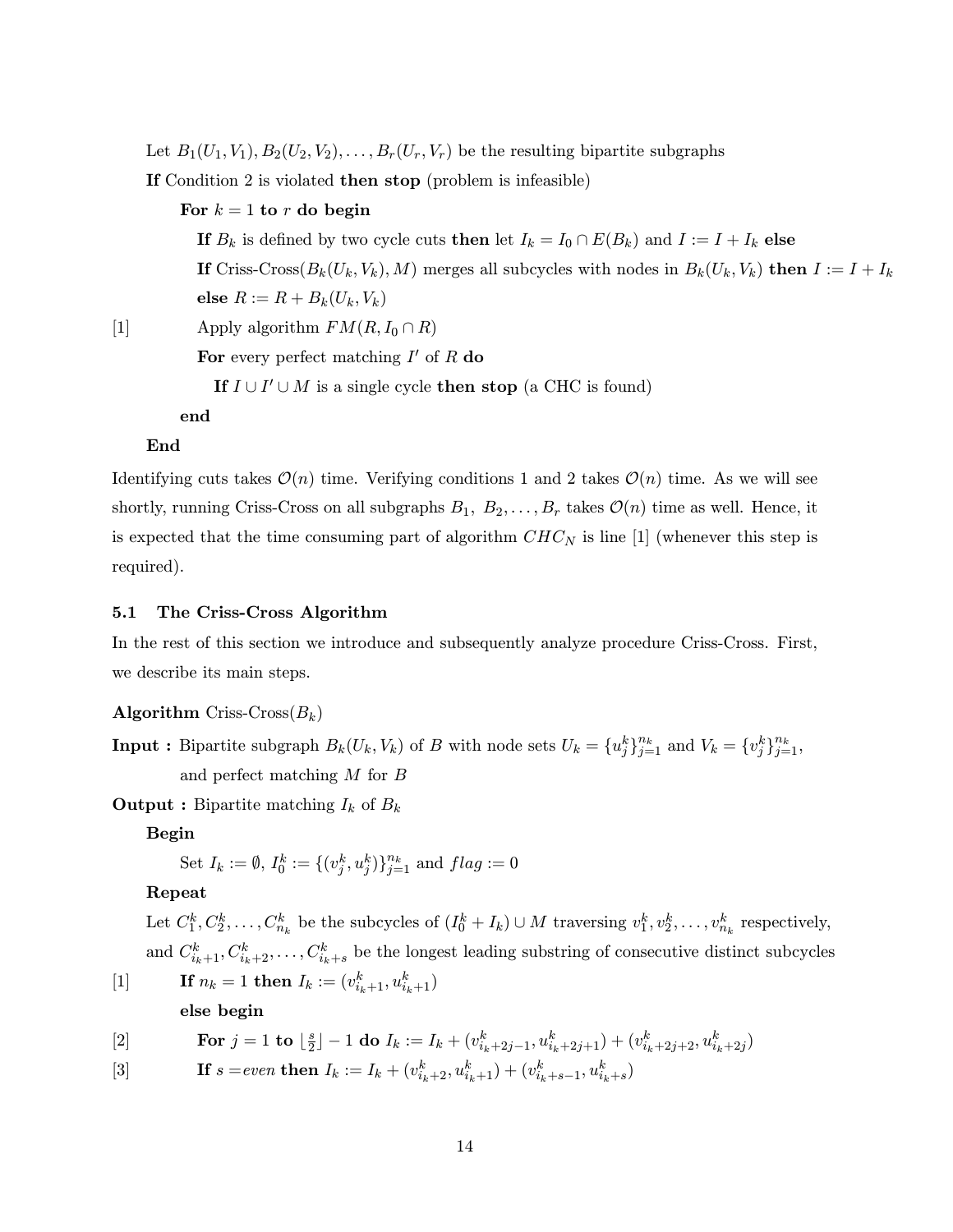else 
$$
I_k := I_k + (v_{i_k+2}^k, u_{i_k+1}^k) + (v_{i_k+s}^k, u_{i_k+s-1}^k)
$$

[4] If  $s = odd$  then

If 
$$
(v_{i_k+s-2}^k, u_{i_k+s}^k) \notin M
$$
) then  $I_k := I_k + (v_{i_k+s-2}^k, u_{i_k+s}^k)$   
else  $I_k := I_k - (v_{i_k+s-1}^k, u_{i_k+s}^k) + (v_{i_k+s-1}^k, u_{i_k+s-2}^k) + (v_{i_k+s}^k, u_{i_k+s}^k)$ 

end

[5] If  $I_k \not\subseteq E(B_k)$  then  $flag := 1$  else  $I_0^k := I_0^k - \{(v_{i_k+j}^k, u_{i_k+j}^k)\}_{j=1}^s$ **Until**  $(flag = 1)$  or  $({v_j^k})_{j=1}^{n_k}$  are traversed by a single subcycle of  $(I_0^k + I_k) \cup M$ ) If  $flag = 0$  then  $I_k := I_k + I_0^k$  else  $I_k := I_0^k$ End

Evidently, Criss-Cross( $B_k$ ) produces a perfect matching  $I_k$  of subgraph  $B_k$  when  $B_k$  is defined by one or more connectivity cuts. Any two consecutive subcycles among  $C_1^k, C_2^k, \ldots, C_{n_k}^k$  are distinct otherwise a cycle cut would exist between these two subcycles. Hence, a maximum string of distinct subcycles  $C_1^k, C_2^k, \ldots, C_s^k$  must exist. Initially,  $I_k$  is null. The Repeat-Until loop merges these subcycles by amending  $I_k$  iteratively. In each iteration, the subcycles  $C_1^k, C_2^k, \ldots, C_s^k$  are merged via  $I_k$  into a single subcycle, say  $C_1^k$ . Hence, in the next iteration of the Repeat-Until loop the ordered list  $C_1^k, C_2^k, \ldots, C_{n_k}^k$  becomes  $C_1^k, C_1^k, \ldots, C_1^k, C_{s+1}^k, \ldots, C_{n_k}^k$ . This process re- $\text{peak}$  until all of  $C_1^k, C_2^k, \ldots, C_{n_k}^k$  are merged into a single subcycle. Line  $[1]$  considers the trivial case where  $B_k$  consists of a single pair of nodes. In all other cases lines [2]-[4] are repeated in every iteration of the Repeat-Until loop. Line [2] lends Criss-Cross its name because the matching  $I_k$  produced looks as in Figure 7(a) where  $n_k = even$ . Lines [3] and [4] add the last few edges at the head and the tail of the current string of subcycles depending on whether s is odd or even. Throughout lines [2]-[4] we do not check whether the edges added to  $I_k$  are in fact present in  $E(B_k)$ . For simplicity in our presentation, this test is done in line [5]. If any of the edges of  $I_k$  is missing from  $E(B_k)$ , a flag is raised indicating that Criss-Cross fails to merge all of  $C_1^k, C_2^k, \ldots, C_{n_k}^k$  into a single subcycle. In this case Criss-Cross returns the matching  $I_k = I_0^k$ which is the restriction of  $I_0$  on the set  $E(B_k)$ . Otherwise the algorithm proceeds until all of  $C_1^k, C_2^k, \ldots, C_{n_k}^k$  are merged.

# INSERT FIGURE 7 HERE

**Example 7:** The application of Criss-Cross on subgraph  $B_1$  of Figure 4 yields the matching  $I_1$ depicted in Figure 7(b). In this case  $n_1 = 5$ . The first leading substring of distinct subcycles in  $C_1C_2C_1C_3C_4$  is  $C_1C_2$ . Upon merging  $C_1C_2$  into a single subcycle, say  $C'_1$ , the resulting substring is  $C_1'C_1'C_1'C_3'C_4$ . Then the next substring is  $C_1'C_3C_4$ . Algorithm Criss-Cross applied on these 3 subcycles yields the partial matching  $(v_3, u_5)$ ,  $(v_4, u_3)$ , and  $(v_5, u_4)$ . Note that, if we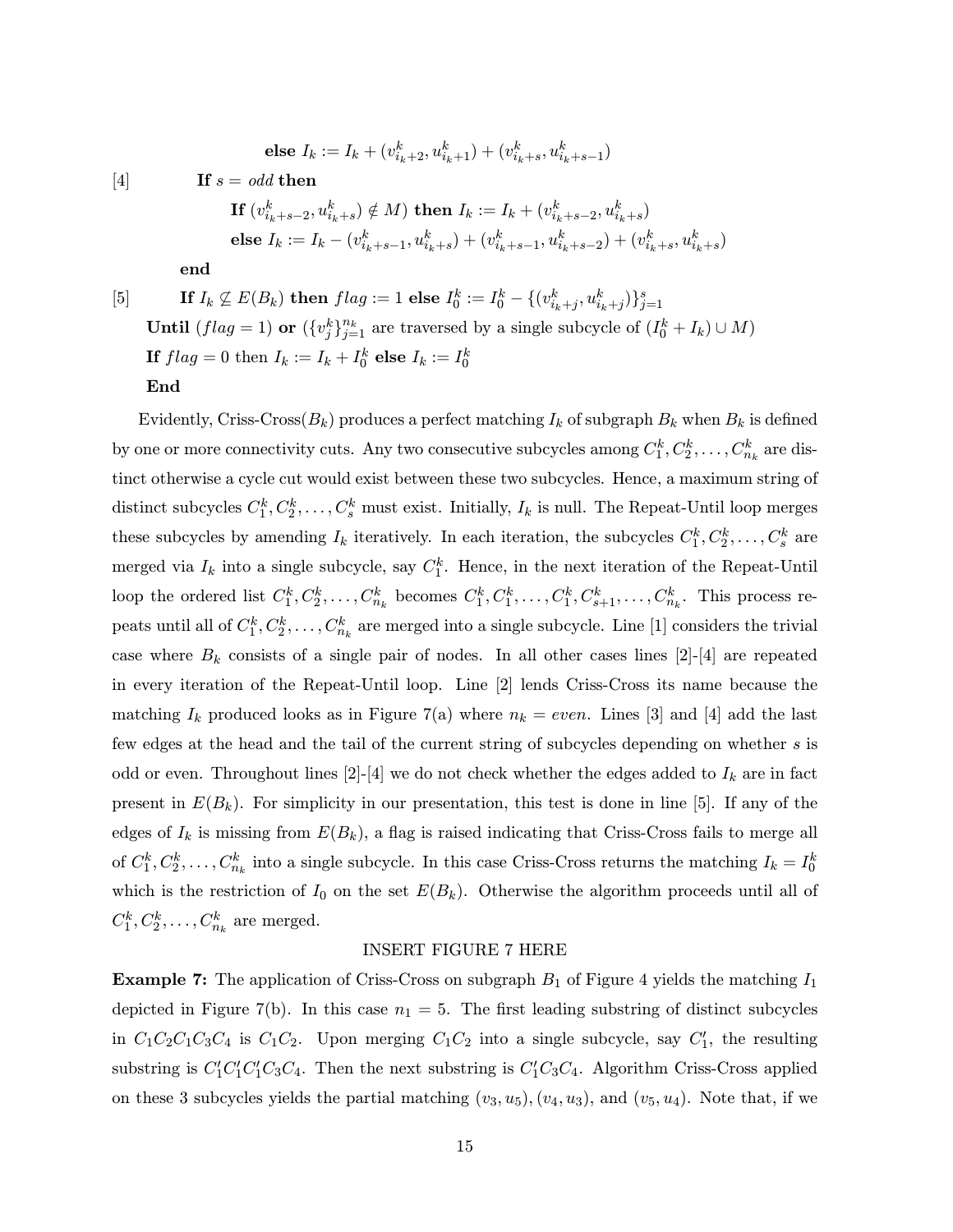let  $I = I_0 - \{(v_i, u_i)\}_{i=1}^5 + I_1$ , then in  $I \cup M$  all of  $C_1, C_2, C_3, C_4$  are merged into a single subcycle.

Since  $CHC<sub>N</sub>$  is NP-complete, Criss-Cross is not expected to solve all instances of the problem. As we will show however, it solves most instances and dramatically reduces the search space for finding a CHC. We demonstrate this in the following theorem. We need the following definition.

**Definition 11** For  $v_i \in V$  and its neighborhood  $N(v_i) = [u_{l_i}, u_{r_i}]$ , let  $d^l(v_i) = i - l_i$  denote the left degree of  $v_i$  and  $d^r(v_i) = r_i - i$  be the right degree of  $v_i$ .

Intuitively,  $d^l(v_i)$   $(d^r(v_i))$  indicates the number of nodes to the left (right) of  $u_i$  that are adjacent to  $v_i$ . Similarly for the left and right degrees of  $u_i$ . With these definitions, note that  $c_i$  is a connectivity cut if at least one of  $d^r(v_i) = 0$  or  $d^l(v_{i+1}) = 0$ .

Consider the bipartite subgraphs  $B_k(U_k, V_k)$ , for  $1 \leq k \leq r$  determined by one or more connectivity cuts (those determined by 2 cycle cuts are considered in Theorem 5) and hence Criss-Cross is not appropriate. We show that, when  $d^l(v)$ ,  $d^r(v) \geq 2$  for every  $v \in V_k - \{v_1^k, v_2^k, v_{n-1}^k, v_n^k\}$ and  $d^l(v_1^k) = d^r(v_{n_k}^k) = 0$ ,  $d^l(v_2^k) = d^r(v_{n_k-1}^k) = 1$ , algorithm Criss-Cross yields a matching  $I_k \in E(B_k)$  that merges the subcycles of  $I_0 \cup M$  that contain one or more pairs  $u_i, v_i \in U_k \cup V_k$ .

**Theorem 3** Let  $B_k(U_k, V_k)$  be a bipartite subgraph of the neighboring-beam bipartite graph  $B(U,V)$ . If  $d^l(v), d^r(v) \geq 2$  for every  $v \in V_k - \{v_1^k, v_2^k, v_{n_k-1}^k, v_{n_k}^k\}$  the algorithm Criss-Cross merges all subcycles with nodes in  $V_k$  into a single subcycle in  $\mathcal{O}(|V_k|)$  time.

The node degree requirements in Theorem 3 are very mild. As a result Criss-Cross usually succeeds in providing a CHC (if one exists) eliminating the need for additional search. Criss-Cross is likely to fail only when the subgraph  $B_k$  is sparse. Then, additional search is required but in this case the search space is small. This is very clearly demonstrated in our computational experiments.

# 6 Computational Experiments

We coded algorithm  $CHC<sub>N</sub>$  in C++ and ran experiments on a PC running at 266 MHz. We tested the algorithm on randomly generated problems. It has been very difficult to devise a problem instance that requires CPU time noticeably greater than 0 seconds. In particular, we tried neighboring beam bipartite graphs of various degrees of density from around 10% of the edges of a complete bipartite graph up to 90%. We tried several hundreds of problems of sizes varying from 50 to 250 pairs of nodes. We found less than 5 that employed the search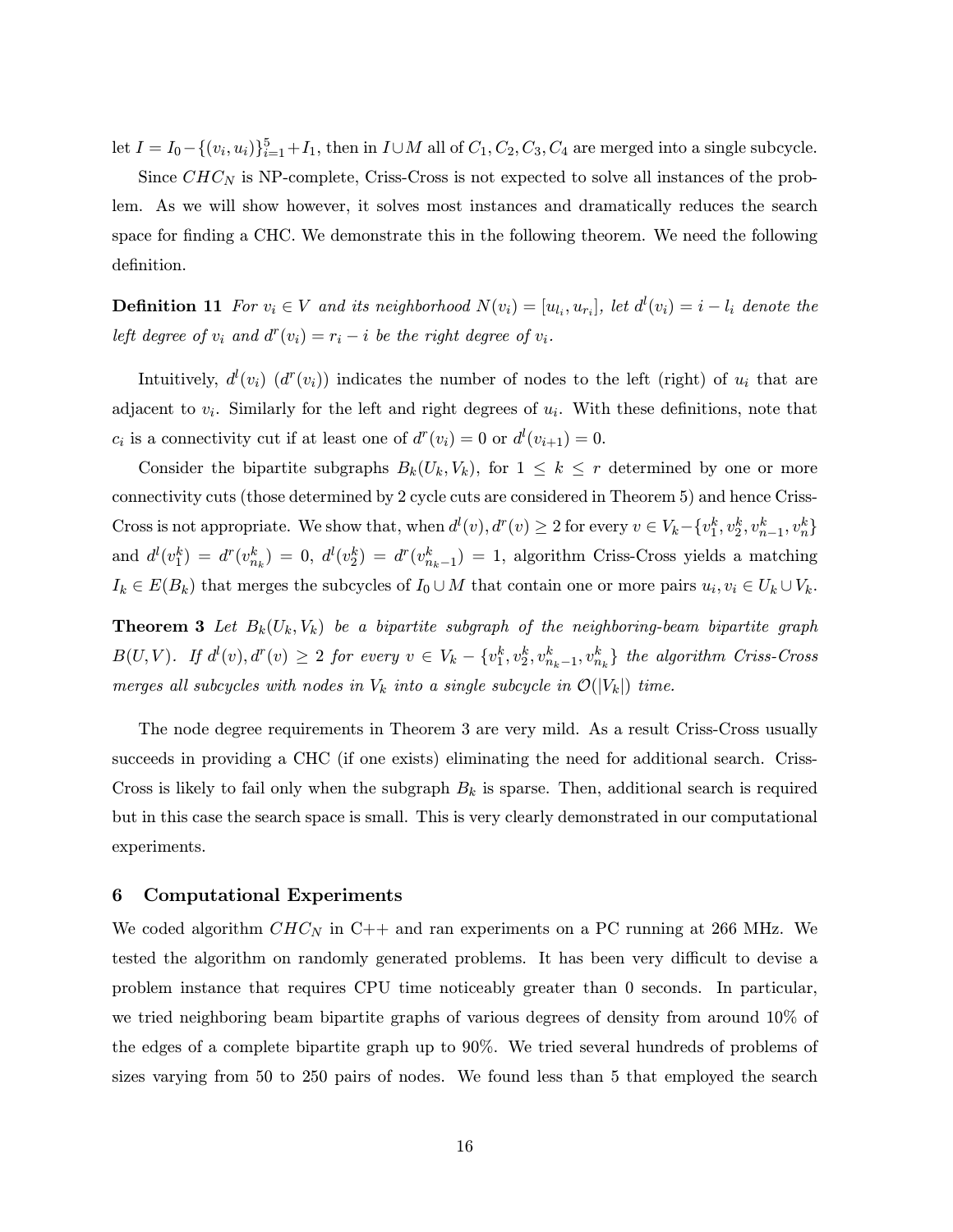algorithm FM. Even then, the search required less than 10 nodes. The remaining problems where solved in virtually 0 seconds using Conditions 1 and 2, our structural properties, and algorithm Criss-Cross.

To develop insight on how to obtain hard instances, observe the following. The NP-complete instance of  $CHC_N$  provided in Vairaktarakis and Solow, 2001 has  $d^l(v)$ ,  $d^r(v) \leq 2$  and  $d^l(v)$  +  $d^r(v) \leq 3$ , for every  $v \in V$ . On the other hand, problem CHC is easily solvable if  $d^l(v)$ ,  $d^r(v) \geq 2$ for every  $v \in V$ . As a result, problem CHC is expected to be hard only for very sparse bipartite graphs. Such graphs however, are likely to violate Condition 2 in which case no CHC exists. For these reasons, we developed a problem generator for sparse graphs. Given a number  $n$  of node-pairs, consider the graph  $B_0(V,U)$  every node of which (except the first and last 2) have  $d^l(v)$ ,  $d^r(v) = 1$  for every  $v \in V$ . Graph  $B_0$  has  $3n - 2$  edges; 3 per node  $v \in V$ , minus 1 for the first and last node of V. We enumerated these  $3n-2$  edges and randomly drew integers uniformly from the interval  $[1, 3n - 2]$  without repetition. The edges corresponding to the integers drawn formed the edge set of  $B_0$ . To span a variety of sparse graphs we experimented with graphs  $B_0$ with  $\lceil \frac{3n-2}{K} \rceil$  edges for  $K = 2, 3, \ldots, 9$ . In all cases, the matching M was determined by selecting a random permutation of  $n$  elements. In this construction, the effectiveness of Criss-Cross deteriorates as K increases (because  $E(B)$  has fewer and fewer edges) while the effectiveness of Condition 2 improves. In Table 1 we report our findings for n=50, 100, 150, 200, and 250 pairs of nodes. For each  $(n, K)$  combination we run 50 randomly generated problems and report how many of them made use of the search algorithm FM. Over those problems (out of the 50) that search was required, we report the average number of nodes in the search tree and the average CPU time in seconds. All other problems where solved in virtually 0 time.

Table 1: Computational Experiment

| K/N           | 50 |       |                | 100 |          |          | 150 |          |              | 200      |       |      | 250          |          |          | Overall Average |              |      |
|---------------|----|-------|----------------|-----|----------|----------|-----|----------|--------------|----------|-------|------|--------------|----------|----------|-----------------|--------------|------|
|               | FM | nodes | CPU            | FM  | nodes    | CPU      | FМ  | nodes    | CPU          | FM       | nodes | CPU  | FM           | nodes    | CPU      | FM              | nodes        | CPU  |
| $\Omega$<br>∼ |    | 5.5   | 0.01           |     | $\Omega$ | $\Omega$ |     | $\cdot$  | 0.05         | $\Omega$ | 0     | 0    | U            | $\theta$ | 0        |                 | -<br>$\pm$ . | 0.01 |
|               |    |       | 0.03           |     |          |          |     |          | $\mathbf{0}$ |          | 5.    | 0.06 | $\mathbf{0}$ |          | 0        | 0.4             | 1.6          | 0.02 |
|               |    | 3     | 0.03           |     |          | 0.07     |     |          | 0.04         |          | 0     |      |              |          | $\Omega$ |                 | 2.0          | 0.03 |
|               |    |       | 0.04           |     | 3        | 0.04     |     |          | $\Omega$     |          | 0     | 0    |              |          | 0.07     | 0.8             | 1.8          | 0.03 |
| 6             | G  | 3.67  | 0.02           |     | 3        | 0.07     |     |          | $\Omega$     |          | 0     | 0    |              |          | $\Omega$ | 0.8             | 1.3          | 0.02 |
|               |    |       | $\overline{0}$ |     | 3.5      | 0.02     |     |          | $\mathbf{0}$ |          | 0     | 0    |              | -5       | 0.1      | 0.6             | 1.3          | 0.02 |
| 8             |    |       | $\overline{0}$ |     |          | 0.09     |     |          | $\Omega$     |          |       | 0    |              |          | $\Omega$ | 0.2             | 0.6          | 0.02 |
|               |    |       | 0.02           |     |          |          |     | $\Omega$ | 0.06         |          |       | 0    |              |          | 0.06     |                 | 2.0          | 0.03 |

Based on these results the hardest problems appear to be for very sparse graphs (i.e.,  $K \leq 5$ ) with few node-pairs  $(n = 50)$ . Across all combinations our results dramatically reduce the need for additional search. This is precisely the aim of the cycle and connectivity cuts. Whenever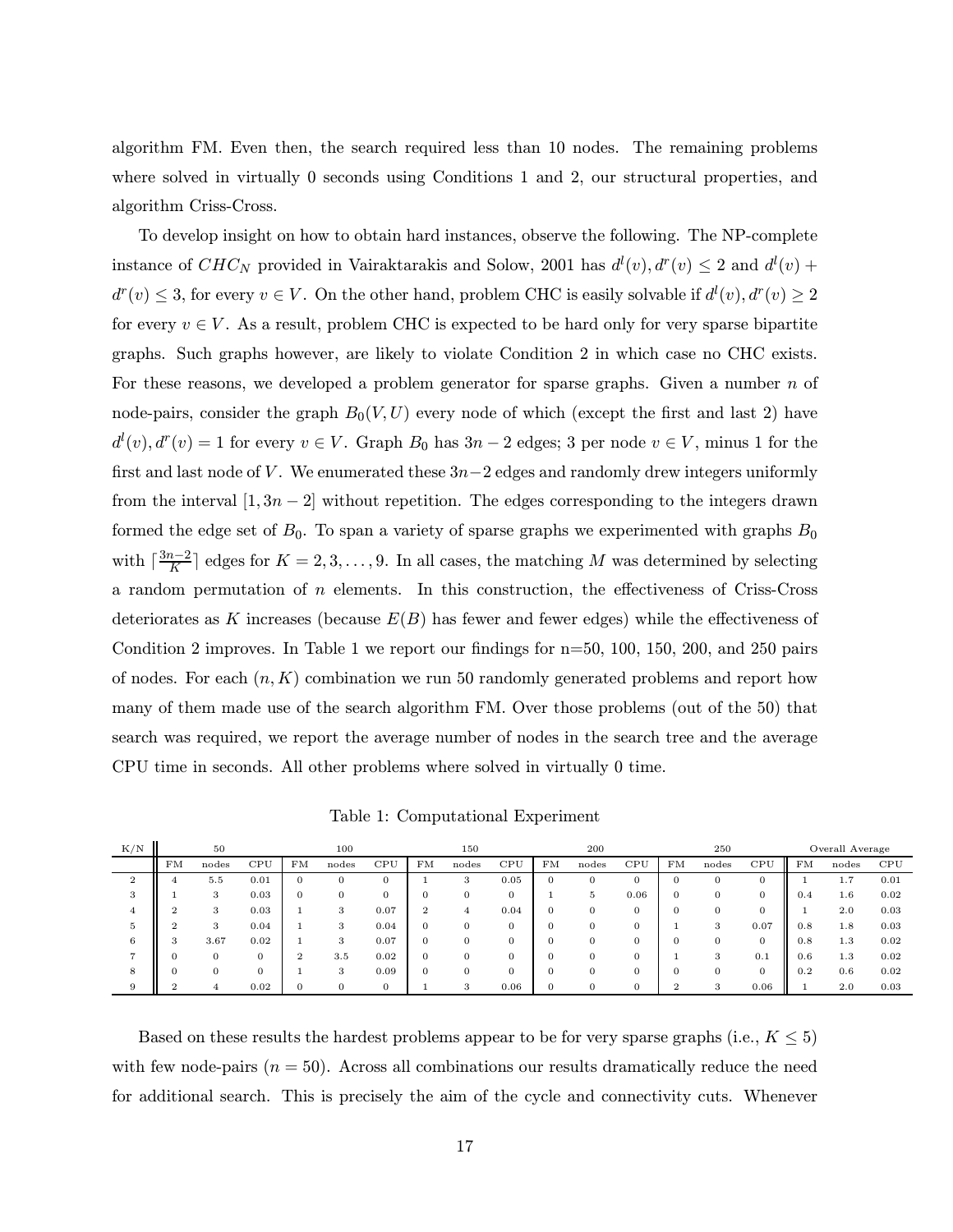these cuts result to subgraphs that are relatively dense, algorithm Criss-Cross eliminates the need for algorithm FM to consider such subgraphs. On the other hand, whenever the cuts result to very sparse subgraphs, Condition 2 quickly identifies when no CHC exists.

To compare the performance of our algorithms to the performance of a pure search algorithm, we evaluated algorithm FM on problems with various density levels for each value of  $n = 50$ , 100, 150, 200, and 250. In Table 2 we solve one problem for every  $(n,$  density) combination. For each problem we report the number of perfect matchings tested by FM as well as the CPU time in seconds. We terminated the exhaustive algorithm FM after running for 1 hour. In Table 2 the problems corresponding to  $(n, density)$  combinations (50,80%) and (100,30%) terminate without a solution. Others are solved very quickly because one of the early trial matchings happened to yield a CHC. Performance is even more unpredictable for  $n = 200$  and 250. The boldfaced numbers in Table 2 correspond to problems where the PC ran out of memory. Evidently, as  $n$ increases the storage requirements become increasingly prohibitive. In the columns headed by înodesî we report the number of trial perfect matchings. In all but 4 cases (where the number of nodes is  $\leq$  3) the trial matchings are many more than those reported in Table 1.

|              | 50       |            | 100     |            | 150   |            | 200   |            | 250   |            |
|--------------|----------|------------|---------|------------|-------|------------|-------|------------|-------|------------|
| Density/ $n$ | nodes    | <b>CPU</b> | nodes   | <b>CPU</b> | nodes | <b>CPU</b> | nodes | <b>CPU</b> | nodes | <b>CPU</b> |
| 30%          | 65       | 0.0        | 3194010 | 3600.0     | 15408 | 60.7       | 1441  | 37.8       | 999   | 43.6       |
| 50%          | 2        | 0.0        | 0       | 0.0        | 730   | 26.6       | 1599  | 420.9      | 999   | 406.4      |
| 70%          | 99       | 0.1        | 771     | 1.3        | 632   | 2.3        | 718   | 269.8      | 517   | 295.4      |
| 80%          | 11325735 | 3600.0     | 1593    | 2.8        | 2793  | 202.1      | 148   | 42.8       | 999   | 472.1      |
| 90%          | 0        | 0.0        | 417     | 0.7        | 193   | 16.1       | 3     | 0.0        | 999   | 455.1      |

Table 2: Computational Performance of Search Algorithm

In comparison, our algorithms exhibit robust performance across sizes and consistently solve the problem in negligible amount of time by limiting the exhaustive search to only a handful of perfect matchings.

# 7 Conclusions

A solution to the complementary Hamiltonian cycle problem on bipartite graphs, motivated by workforce planning problems in assembly lines was proposed. The motivating application led to the special class of bipartite graphs that possess the neighboring-beam property. For this class, a number of structural properties of complementary Hamiltonian cycles were presented, as well as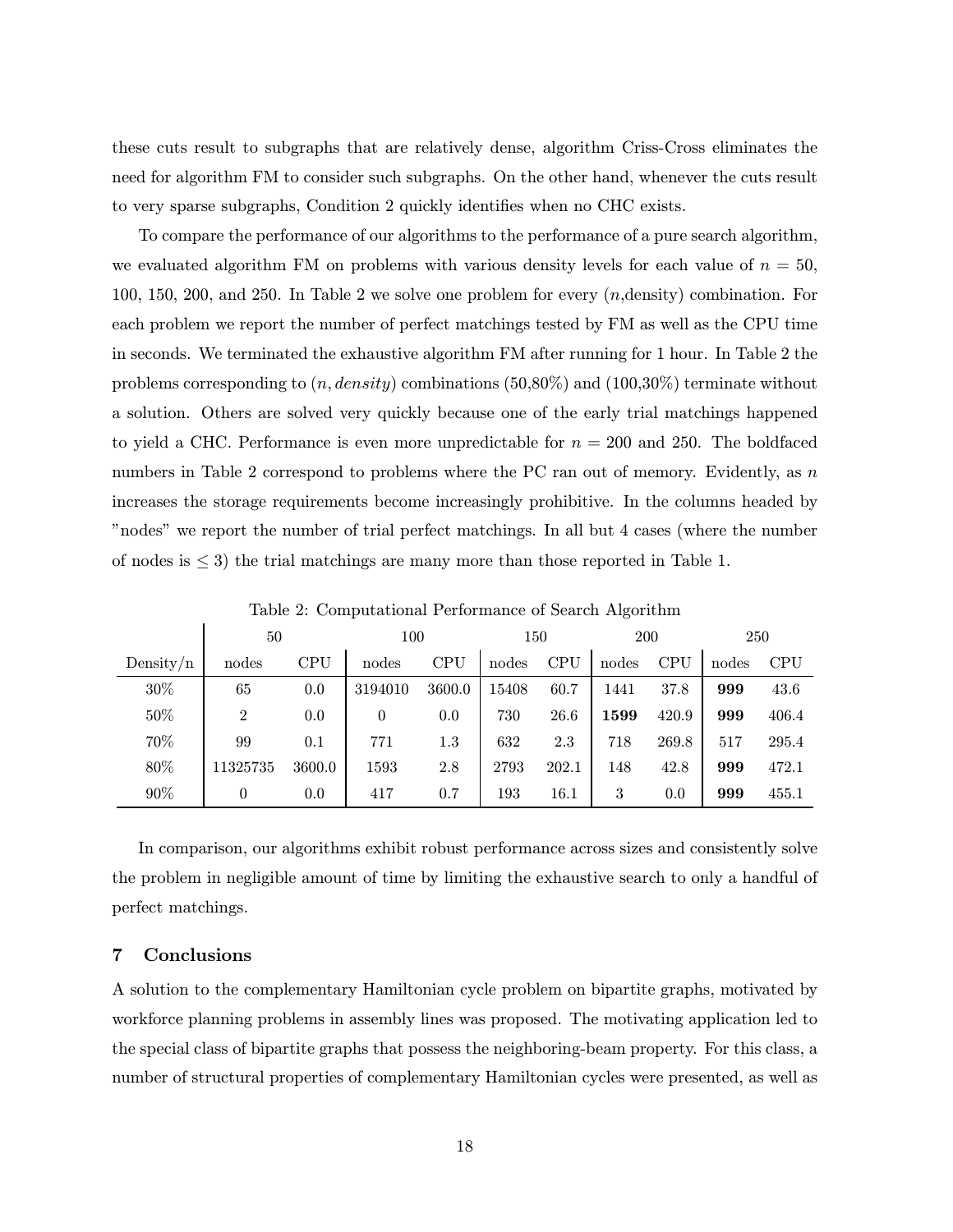efficient solutions for special (but quite general) cases. Based on these results, an algorithm that exploits these properties was developed. Computational experiments showed that the proposed algorithm dramaticaly reduces the need for additional search. Future research directions will focus on using algorithm  $CHC<sub>N</sub>$  to solve the workforce planning applications mentioned earlier. In these applications, the various objective functions determine the optimal complementary Hamiltonian cycle.

Acknowledgement: The authors are thankful to Joseph G. Szmerekofsky who provided his constructive input for some of our results, and valuable help in the implementation of all algorithms and the computational experiment.

# References

- [1] Fukuda K. and T. Matsui. Finding All the Perfect Matchings in Bipartite Graphs. Applied Mathematics letters, 7(1):15-18, 1994.
- [2] Garey M.R. and D.S. Johnson. Computers and Intractability. W.H. Freeman, San Francisco, CA, 1979.
- [3] Karp R.M. A Patching Algorithm for the Nonsymmetric Traveling Salesman Problem, SIAM Journal on Computing, 8:561-573. 1979.
- [4] Lee C.-Y. and G. Vairaktarakis. Workforce Planning in Mixed Model Transfer Lines, Operations Research, 45(4):553-567, 1997.
- [5] Vairaktarakis G. and X.Q. Cai. Complexity of Workforce Scheduling in Transfer Lines, Journal of Global Optimization, submitted, 1998.
- [6] Vairaktarakis G and D. Solow. Properties of Complementary Hamiltonian Cycles on Bipartite Graphs, Weatherhead School of Management, Dept. of Operations, Case Western Reserve University, Research Report, 2001.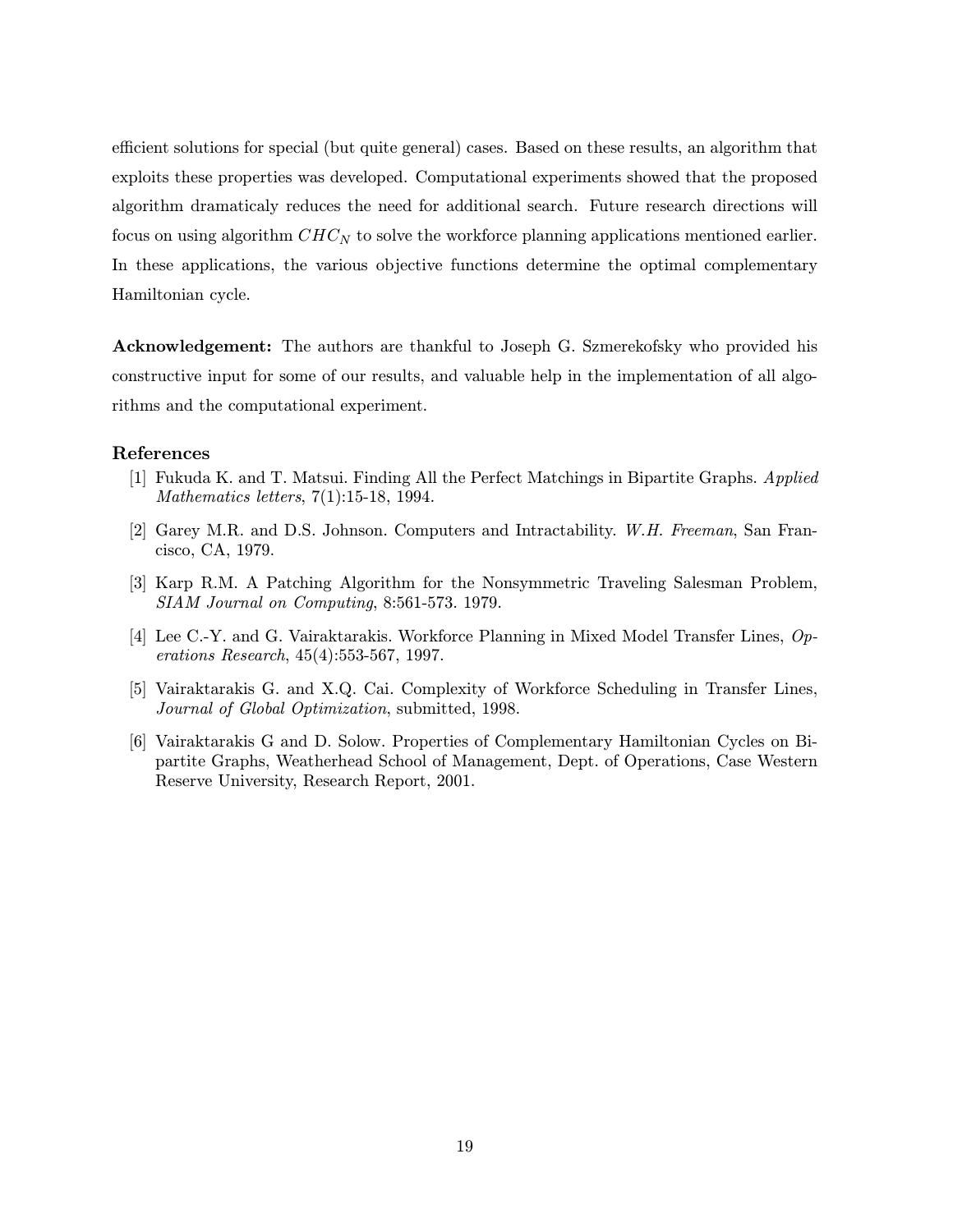# Appendix

In this section we verify the validity of connectivity and cycle cuts. The following Theorem provides the motivation for Definition ?? of the connectivity cuts. Based on this result, the existence of a connectivity cut indicates that there can't be a CHC  $I \cup M$  having an edge  $e \in I$ with endpoints in opposite sides of that cut.

**Theorem 4** Let I be an arbitrary matching of  $B(U, V)$  such that  $I \cup M$  is a complementary Hamiltonian cycle. Suppose that there exist pairs of nodes  $u_i, v_i$  and  $u_{i+1}, v_{i+1}$  belonging to different subcycles of  $I_0 \cup M$ . If at least one of  $(u_i, v_{i+1}), (u_{i+1}, v_i)$  is not in  $E(B)$ , then I cannot contain any edge  $(u, v)$  in which u and v are on opposite sides of the cut  $c_i$ .

**Proof:** Suppose, without loss of generality, that  $(u_i, v_{i+1}) \notin E(B)$ . Because  $I \subseteq E(B)$ , it must be that  $(u_i, v_{i+1}) \notin I$ . Also, since  $(u_i, v_i)$  and  $(u_{i+1}, v_{i+1})$  belong to different cycles of  $I_0 \cup M$ , it must be that  $(u_i, v_{i+1}) \notin M$ . According to Proposition 2,  $u_{i+1} \in N(v_{i+1})$  (see Figure 8). This fact together with the observation that  $u_i \notin N(v_{i+1})$  imply that  $N(v_{i+1}) \subseteq [u_{i+1}, u_n]$ . Because B has the neighboring-beam property,  $N(v_j) \subseteq [u_{i+1}, u_n]$  for every  $v_j$  with  $j > i$ .

# INSERT FIGURE 8 HERE

Since I is a one-to-one correspondence of nodes in V to nodes in U, the nodes in  $[v_{i+1}, v_n]$ must be matched in I with nodes from  $[u_{i+1}, u_n]$ . Hence, I does not contain edges  $(u, v)$  with u and v being on opposite sides of the cut  $c_i$ . This completes the proof of the lemma.  $\Box$ 

The motivation for Definition ?? for cycle cuts is verified next. When we merge a cycle that contains blocks of length 3 or more, one need only consider removing the edges of  $I_0$  connecting the first and last pair of vertices in the block, as shown in the following lemma.

**Theorem 5** If there exists a complementary Hamiltonian cycle  $I_C \cup M$  for  $B(U, V)$ , then there is a cycle  $I \cup M$  such that, for every block  $S = [u_i, u_{i+r}] \cup [v_i, v_{i+r}]$  of  $I_0 \cup M$ ,  $(u_j, v_j) \in I$ , for every  $i < j < i + r$ .

**Proof:** Note that the property of the lemma is meaningful only when  $r \geq 2$ . In this case, the subgraph  $B(S)$  with node set S must consist of 3 or more pairs of nodes. Intuitively, the lemma suggests that there exists a matching I that contains all "middle" edges of  $I_0 \cap B(S)$ .

If  $I_0 \cup M$  is a complementary Hamiltonian cycle, then the lemma holds trivially. Hence, suppose that  $I_0 \cup M$  is the union  $C_1 \cup C_2 \cdots \cup C_m$  of  $m \geq 2$  subcycles. Since  $I_C \cup M$  forms a single cycle, it must contain edges whose endpoints lie in different cycles  $C_1, C_2, \ldots, C_m$ . Equivalently, I<sub>C</sub> contains edges that lie in different blocks  $S_1, S_2, \ldots$  Let  $S_s$  and  $S_{s_0}$   $(1 \leq s < s_0 \leq n)$  be two blocks such that  $(v_{i_0}, u_{j_0}) \in I_C$  with  $v_{i_0} \in S_{s_0}$  and  $u_{j_0} \in S_s$  [see Figure 9(a)]—the case where  $u_{j_0} \in S_{s_0}$  and  $v_{i_0} \in S_s$  is symmetric). Also, let  $S_{s+1}, \ldots, S_{s_0-1}$  be the blocks of nodes between  $S_s$ and  $S_{s_0}$ . Given the cycle  $I_C \cup M$ , another cycle  $I \cup M$  is constructed that satisfies  $(u_j, v_j) \in I$  for every  $i < j < i + r$ . Let C be the cycle traversing the nodes of S. Starting from  $I_0$ , a matching I is constructed that merges all subcycles traversing the nodes of the blocks  $S_s, S_{s+1}, \ldots, S_{s_0}$ , while maintaining the edges  $(u_j, v_j) \in I$ , for every  $i < j < i + r$ . This construction can be repeated for any two subgraphs  $S_s$  and  $S_{s_0}$  that contain an endpoint of an edge  $e \in I_C$ . Since the number of such edges is finite, a matching  $I$  that satisfies the lemma is eventually obtained.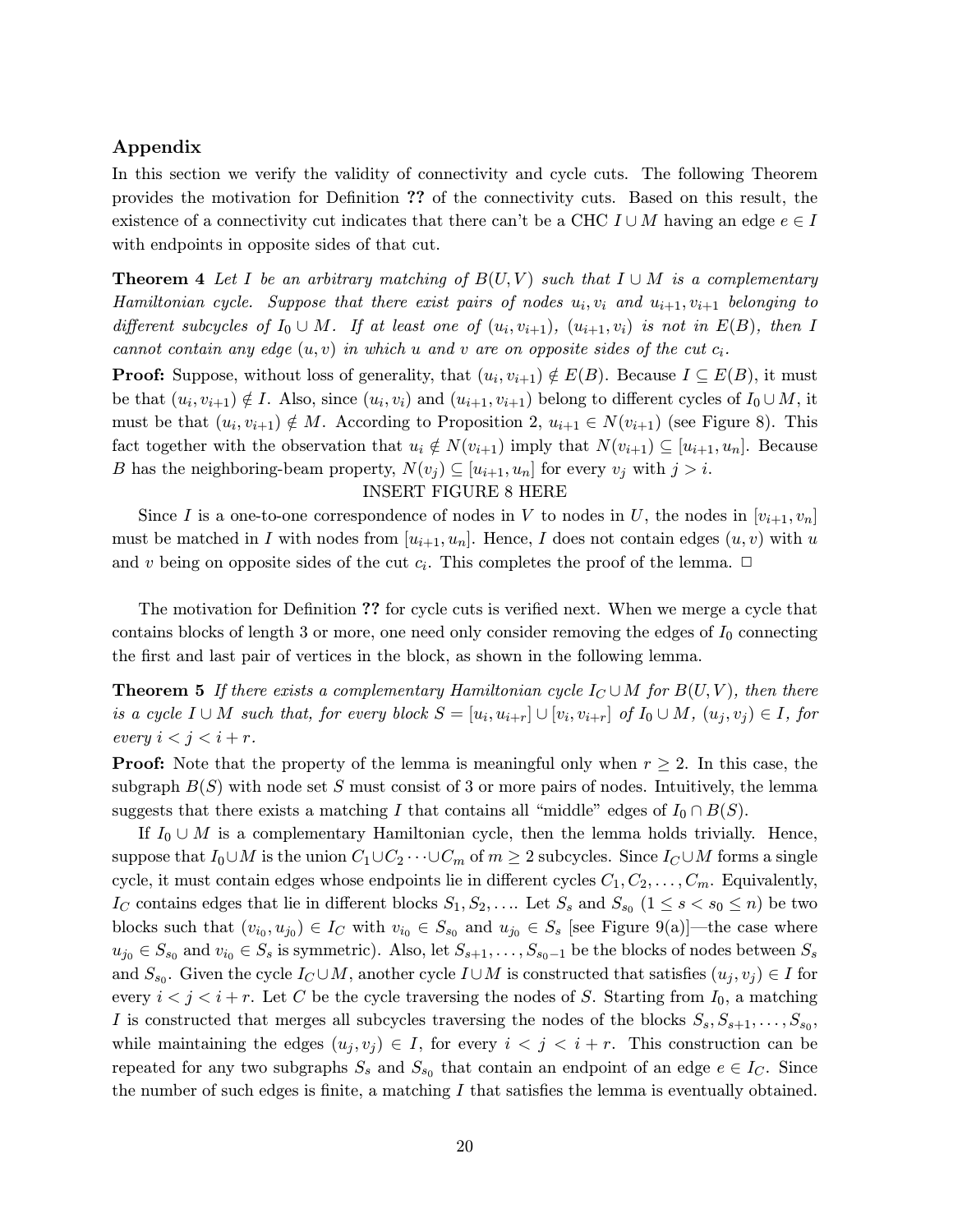To merge the subcycles  $C_s, C_{s+1}, \ldots, C_{s_0}$  associated with the blocks  $S_s, S_{s+1}, \ldots, S_{s_0}$ , respectively, consecutive subcycles  $C_k$  and  $C_{k+1}$  with  $s \leq k \lt s_0$  are merged iteratively [see Figure 9(b). In merging these two subcycles, two cases can arise: (i)  $S_k$  and  $S_{k+1}$  each contains two or more pairs of nodes and (ii) either  $S_k$  or  $S_{k+1}$  contains a single pair of nodes.

**Case (i):** In this case,  $C_k$  and  $C_{k+1}$  are merged by deleting the edges  $(u_{i_k+r_k}, v_{i_k+r_k})$  and  $(u_{i_{k+1}}, v_{i_{k+1}})$  from  $I_0$  and adding the edges  $(u_{i_{k+1}}, v_{i_k+r_k})$  and  $(u_{i_k+r_k}, v_{i_{k+1}})$ , as shown in Figure 7(b). Hence, it suffices to show that  $(u_{i_{k+1}}, v_{i_k+r_k}), (u_{i_k+r_k}, v_{i_{k+1}}) \in E(B) - M$ . To see this observe that since  $(u_{j_0}, v_{i_0}) \in I_C$ , there cannot exist a connectivity cut  $c_i$  with  $j_0 \leq i \leq i_0$ . According to Theorem 4, if no such cut exists, it must be that  $(u_{i_{k+1}}, v_{i_k+r_k}), (u_{i_k+r_k}, v_{i_{k+1}}) \in$  $E(B)$ . Moreover,  $(u_{i_{k+1}}, v_{i_k+r_k}), (u_{i_k+r_k}, v_{i_{k+1}}) \notin M$  because these pairs of nodes belong to different blocks and hence different subcycles of  $I_0 \cup M$ . Observe that in merging  $C_k$  with  $C_{k+1}$ , the matching I contains the edges  $(u_j, v_j)$  of  $C_k$ , for  $i_k < j < i_k + r_k$ , as well as the edges  $(u_j, v_j)$ of  $C_{k+1}$ , for  $i_{k+1} < j < i_{k+1} + r_{k+1}$ . Therefore, iterative use of this merging scheme for the blocks  $S_s, \ldots, S_{s_0}$  preserves the property of the lemma in all of the blocks.

#### INSERT FIGURE 9 HERE

**Case (ii):** For the blocks that consist of a single pair of vertices  $u_{i_k}, v_{i_k}$ , the construction illustrated in Figure 10 is used. Let  $(u_{i_j}, v_{i_j})$  be the single pair of nodes of a block  $S_j$ , for some j with  $s < j < s_0$ . Let  $S_k$  be the first block, having 2 or more pairs of nodes, that precedes  $S_j$  in Figure 10. Also, assume that  $S_{k+q}$  is the first block, having 2 or more pairs of nodes, that follows  $S_j$  in Figure 10. If all the blocks preceding (following)  $S_j$  have exactly 2 nodes, let  $S_k = S_s$  $(S_q = S_{s_0})$ . As argued before, since  $(u_{j_0}, v_{i_0}) \in I_C$ , it must be that  $(u_{i+1}, v_i) \in E(B) - M$ , for  $i = i_k + r_k, \ldots, i_k + r_k + q - 1$ , and  $(u_{i_k+r_k}, v_{i_k+r_k+q}) \in E(B) - M$ . Hence, it is possible to use the construction in Figure 10 to merge the blocks  $S_k, S_{k+1}, \ldots, S_{k+q}$  while preserving the property of the lemma for the subcycles  $C_k$  and  $C_{k+q}$ .

# INSERT FIGURE 10 HERE

In both of the foregoing cases, the only edges in  $I_0 \cap S_k$  that can be deleted from  $I_0$  are the boundary edges  $(v_{i_k}, u_{i_k})$  and  $(v_{i_k+r_k}, u_{i_k+r_k})$ , for every  $S_k$  among  $S_s, S_{s+1}, \ldots, S_{s_0}$ . This completes the proof of the lemma.  $\Box$ 

**Example 6:** For the example of Figure 4, Theorem 5 suggests that the edge  $(u_{10}, v_{10})$  is part of a complementary Hamiltonian cycle, if one exists. Evidently, Theorems 4 and 5 decompose the bipartite graph B into smaller subgraphs  $B_1, \ldots, B_6$  and  $CHC_N$  is equivalent to finding a matching  $I_k$  in each  $B_k$ ,  $k = 1, 2, \ldots, 6$  so that  $(\cup_k I_k) \cup M$  forms a complementary Hamiltonian cycle. In Figure 4, the subgraphs  $B_3$  and  $B_5$  consist of a single pair of nodes and  $B_4$  is defined by two cycle cuts. Hence, the problem reduces to finding appropriate matchings for  $B_1, B_2$  and  $B_6$ . In other words, there exists an optimal solution such that the matchings  $I_3$ ,  $I_4$  and  $I_5$  are the ones indicated in Figure 3 for the subgraphs  $B_3$ ,  $B_4$  and  $B_5$  respectively.

**Proof of Theorem 3:** If  $B_k$  consists of a single pair of nodes, then there is a unique choice for  $I_k$  as in line [1] of Criss-Cross. Consider the case that  $B_k$  consists of precisely 2 pairs of nodes, say  $(u_i, v_i)$  and  $(u_{i+1}, v_{i+1})$ . Moreover, the edges  $(u_{i+1}, v_i)$  and  $(u_i, v_{i+1})$  belong in  $E(B_k)$ otherwise a connectivity cut would exist between  $(u_i, v_i)$  and  $(u_{i+1}, v_{i+1})$ . These pairs must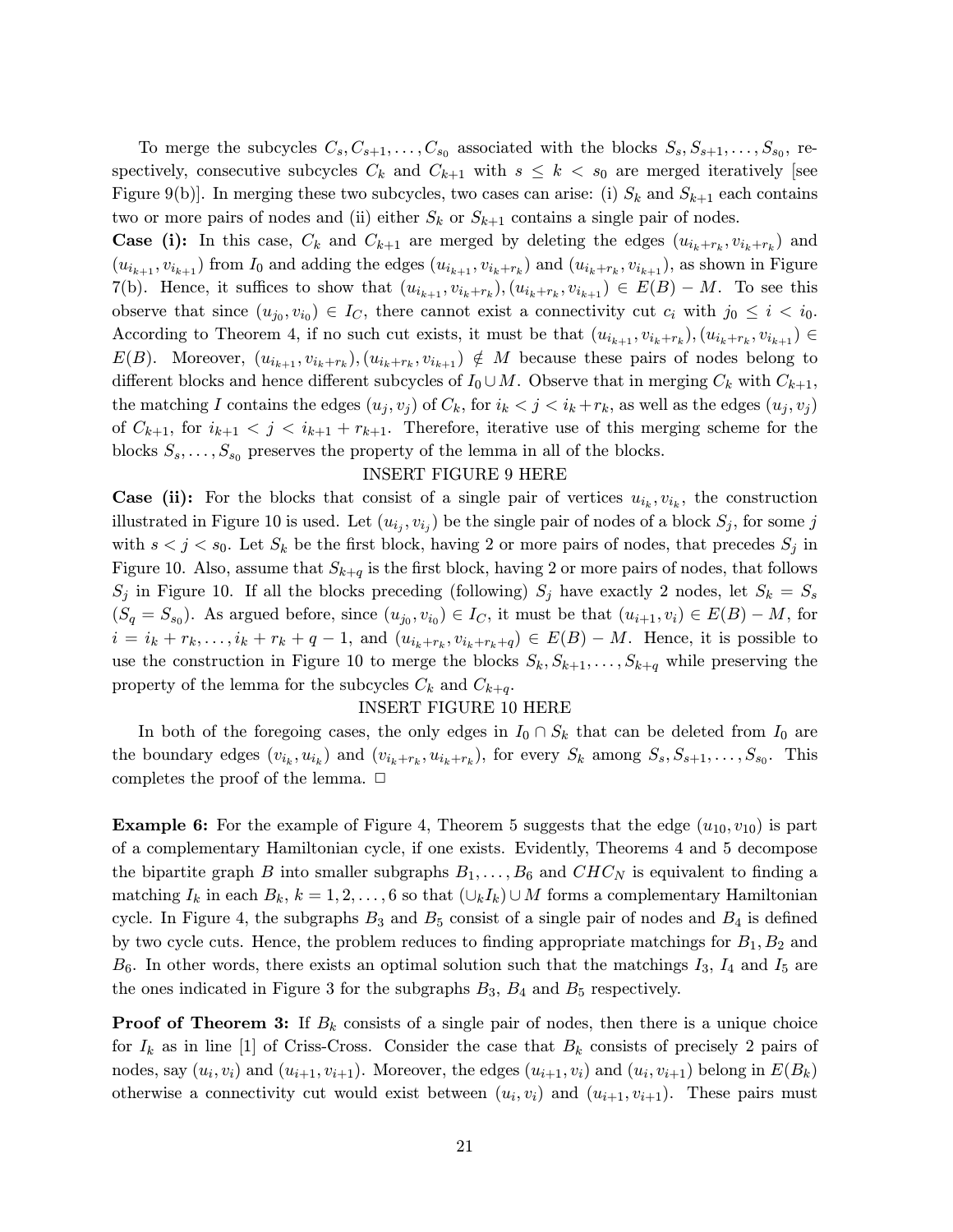belong to different subcycles of  $I_0 \cup M$ . Hence, if we set  $I_k = \{(u_{i+1}, v_i), (u_i, v_{i+1})\}$ , a subcycle is created that merges the two subcycles of  $I_0 \cup M$  that contain the pairs of nodes  $u_i, v_i$  and  $u_{i+1}, v_{i+1}$ , respectively, as in Figure 9(b). This is precisely the matching produced by procedure Criss-Cross in line [3] (line [2] is inactive in this case).

If the number of pairs of nodes in  $U_k \cup V_k$  is greater than 2, consider a construction similar to that in Figure 7(a). The subcycles considered in this construction are  $C_{i_k+1}^k, C_{i_k+2}^k, \ldots, C_{i_k+s}^k$ found in each iteration of the Repeat-Until loop of Criss-Cross. The edges depicted in Figure 7(a) are those produced in lines  $[2]-[4]$  depending on whether s is odd or even. The edges utilized in this construction are of the form  $(u_{i+1}, v_i)$ ,  $(u_i, v_{i+1})$ ,  $(u_{i+2}, v_i)$  and  $(u_i, v_{i+2})$ , all of which are in  $E(B_k) - M$ . To see that these edges belong in  $E(B_k) - M$  note that  $d^l(v)$ ,  $d^r(v) \geq 2$ , for every  $v \in V_k - \{v_1^k, v_2^k, v_{n_k-1}^k, v_{n_k}^k\}$ . Also,  $C_{i_k+j}^k$  and  $C_{i_k+j+2}^k$  are distinct by construction and hence  $(u_{i_k+j}^k, v_{i_k+j+2}^k), (u_{i_k+j+2}^k, v_{i_k+j}^k) \notin M.$ 

Now, consider the case where  $s > 2$ . We will show that lines [2]-[4] of Criss-Cross merge  $C_{i_k+1}^k, C_{i_k+2}^k, \ldots, C_{i_k+s}^k$ . Rather than dealing with pairs of nodes  $(v_{i_k+j}, u_{i_k+j})$  for  $1 \leq j \leq s$ , replace subcycle  $C_{i_k+j}$  by node  $w_j$ . Consider the nodes  $w_{i_k+1}^k, w_{i_k+2}^k, \ldots, w_{i_k+s}^k$ . Then, traversing  $C_{i_k+j}$  is equivalent to entering  $w_{i_k+j}$  from - and exiting  $w_{i_k+j}$  to - nodes in  $\{w_{i_k+1}^k,w_{i_k+2}^k,\ldots,w_{i_k+s}^k\}$  –  $\{w_{i_k+j}\}.$  Then, merging all of  $C^k_{i_k+1},C^k_{i_k+2},\ldots,C^k_{i_k+s}$  is equivalent to traversing all of  $w^k_{i_k+1},w^k_{i_k+2},\ldots,w^k_{i_k+s}$ by a single cycle. We will show that this is precisely the result of lines  $[2]-[4]$  of Criss-Cross. We consider the case where  $s = even$ ; the case  $s = odd$  is analogous.

Indeed, the for-loop in [2] iteratively connects the nodes  $w_{i_k+1}, w_{i_k+3}, \ldots, w_{i_k+s-1}$  into a path by means of the edges  $(v_{i_k+2j-1}^k, u_{i_k+2j+1}^k)$  for  $j = 1, 2, \ldots, \lfloor \frac{s}{2} \rfloor - 1$ . Also, in [2] the nodes  $w_{i_k+2}, w_{i_k+4}, \ldots, w_{i_k+s-2}$  are linked into a path by means of the edges  $(v_{i_k+2j+2}^k, u_{i_k+2j}^k)$  for  $j = 1, 2, \ldots, \lfloor \frac{s}{2} \rfloor - 1$ . Then, line [3] links  $w_{i_k+1}$  with  $w_{i_k+2}$ , and node  $w_{i_k+s-1}$  with  $w_{i_k+s}$ completing the cycle  $w_{i_k+1}^k, w_{i_k+2}^k, \ldots, w_{i_k+s}^k, w_{i_k+1}.$ 

To see that the time complexity of Criss-Cross is  $\mathcal{O}(|V_k|)$  observe that no more than 2s edges  $\alpha$  are added in  $I_k$  in every iteration of lines [2]-[4]. Also, identifying the string  $C^k_{i_k+1}, C^k_{i_k+2}, \ldots, C^k_{i_k+s}$ of subcycles takes  $\mathcal{O}(s)$  time. Therefore, merging all of  $C_{i_k+1}^k, C_{i_k+2}^k, \ldots, C_{i_k+s}^k$  takes  $\mathcal{O}(|V_k|)$ time. This completes the proof of the theorem.  $\Box$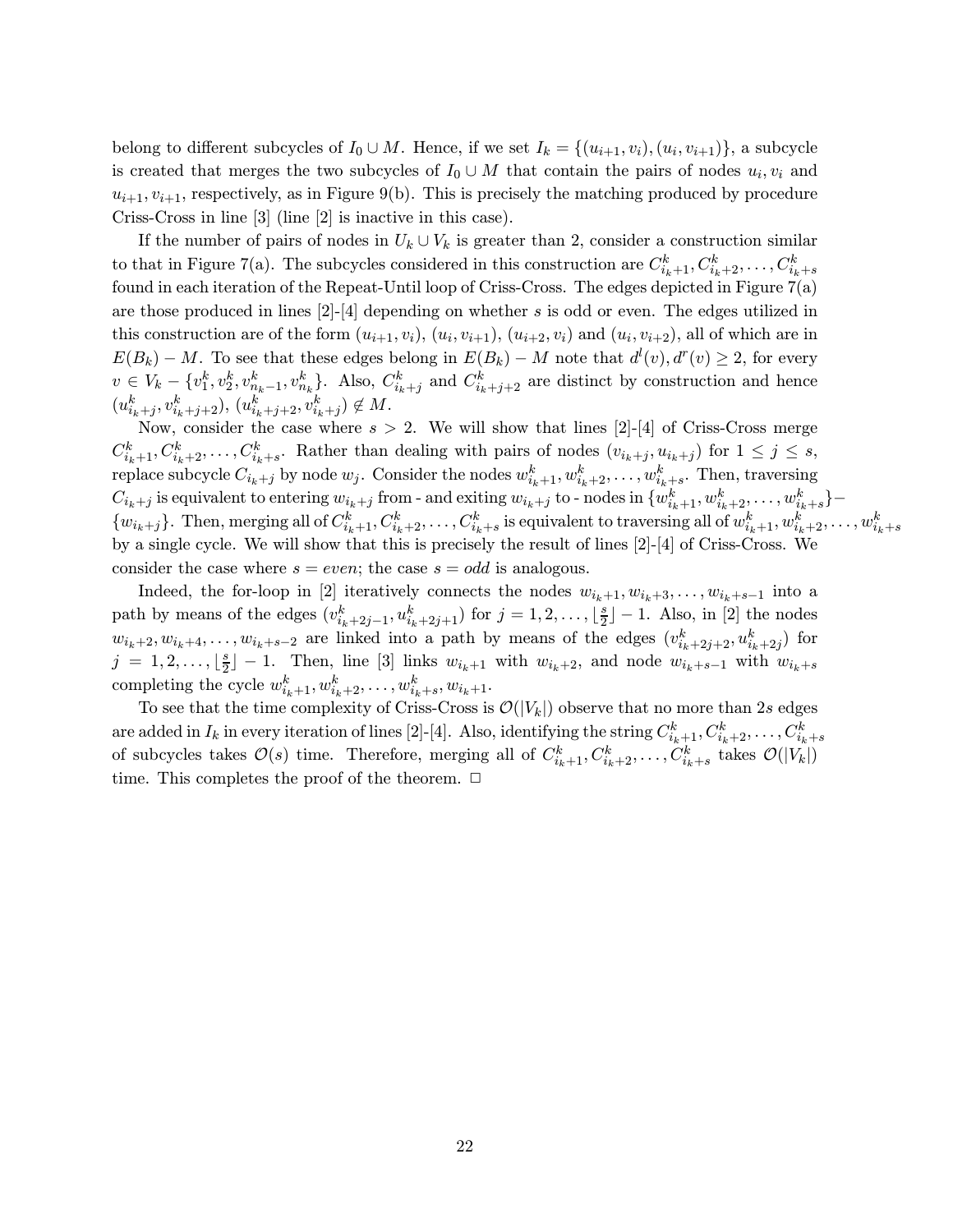

Figure 1: Examples of beam and neighboring-beam bipartite graphs



Figure 3: An example problem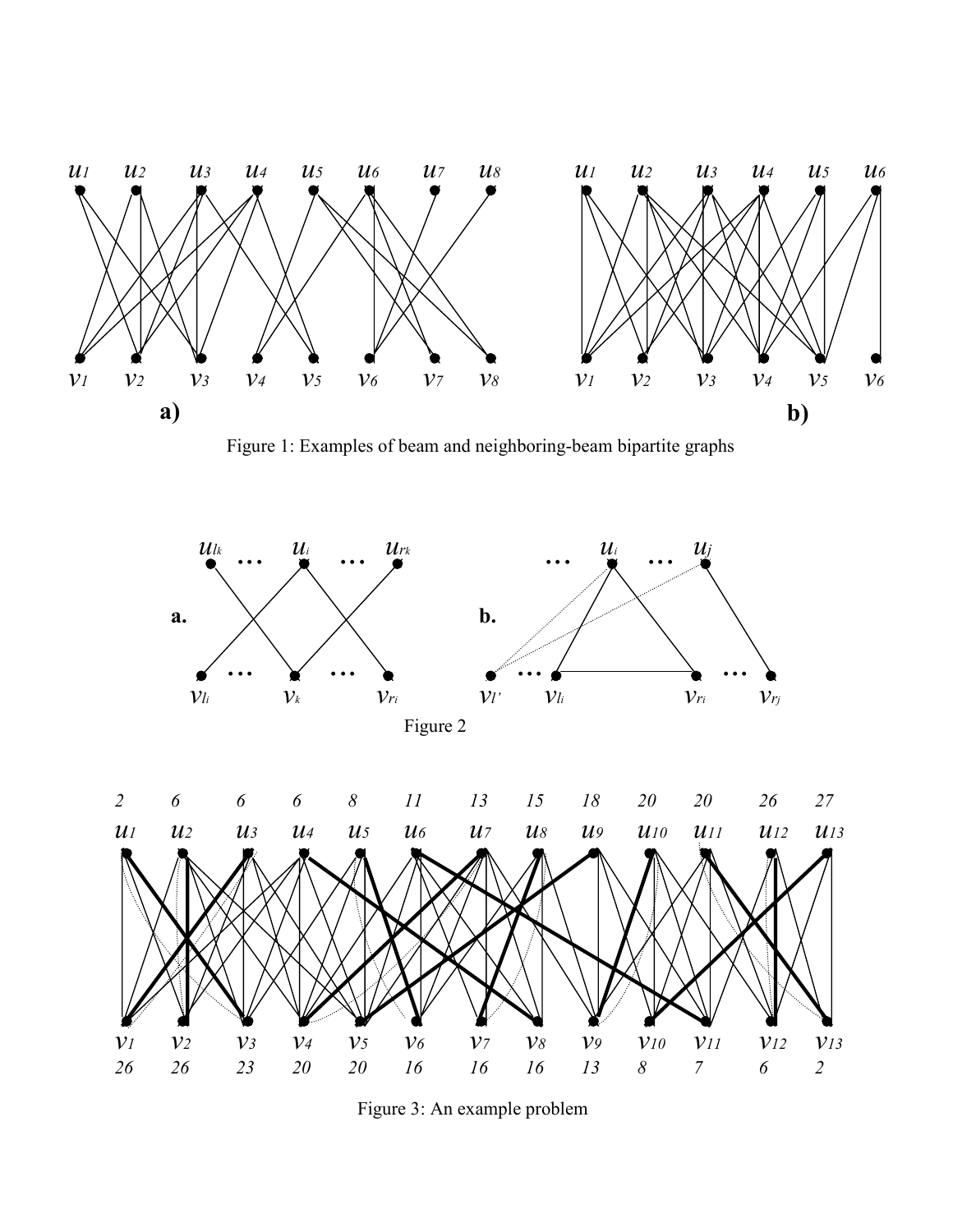

Figure 4: Sub-cycles of *I0UM*, cycle cuts, and connectivity cuts



Figure 7: Matchings produced by the Criss-Cross Algorithm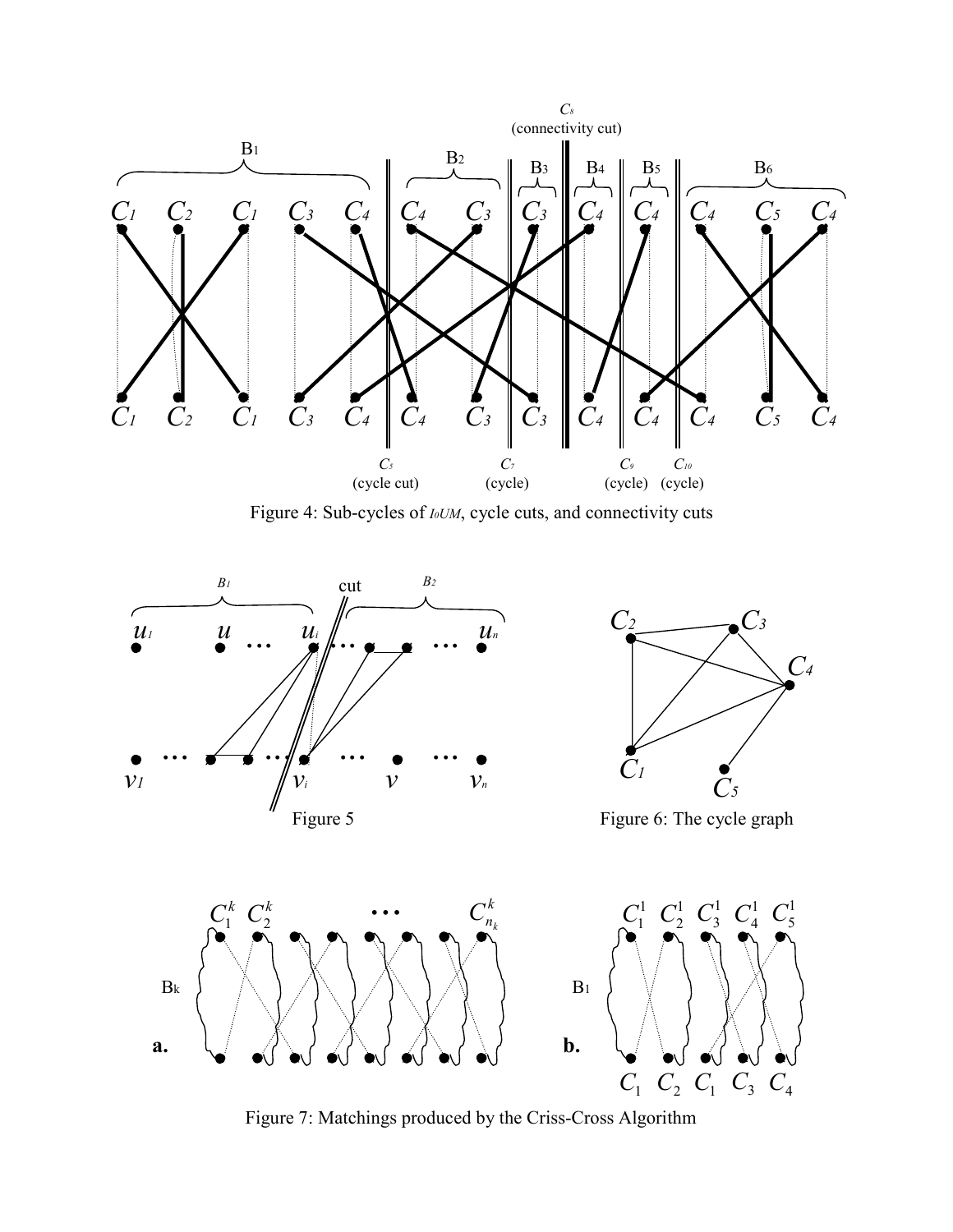